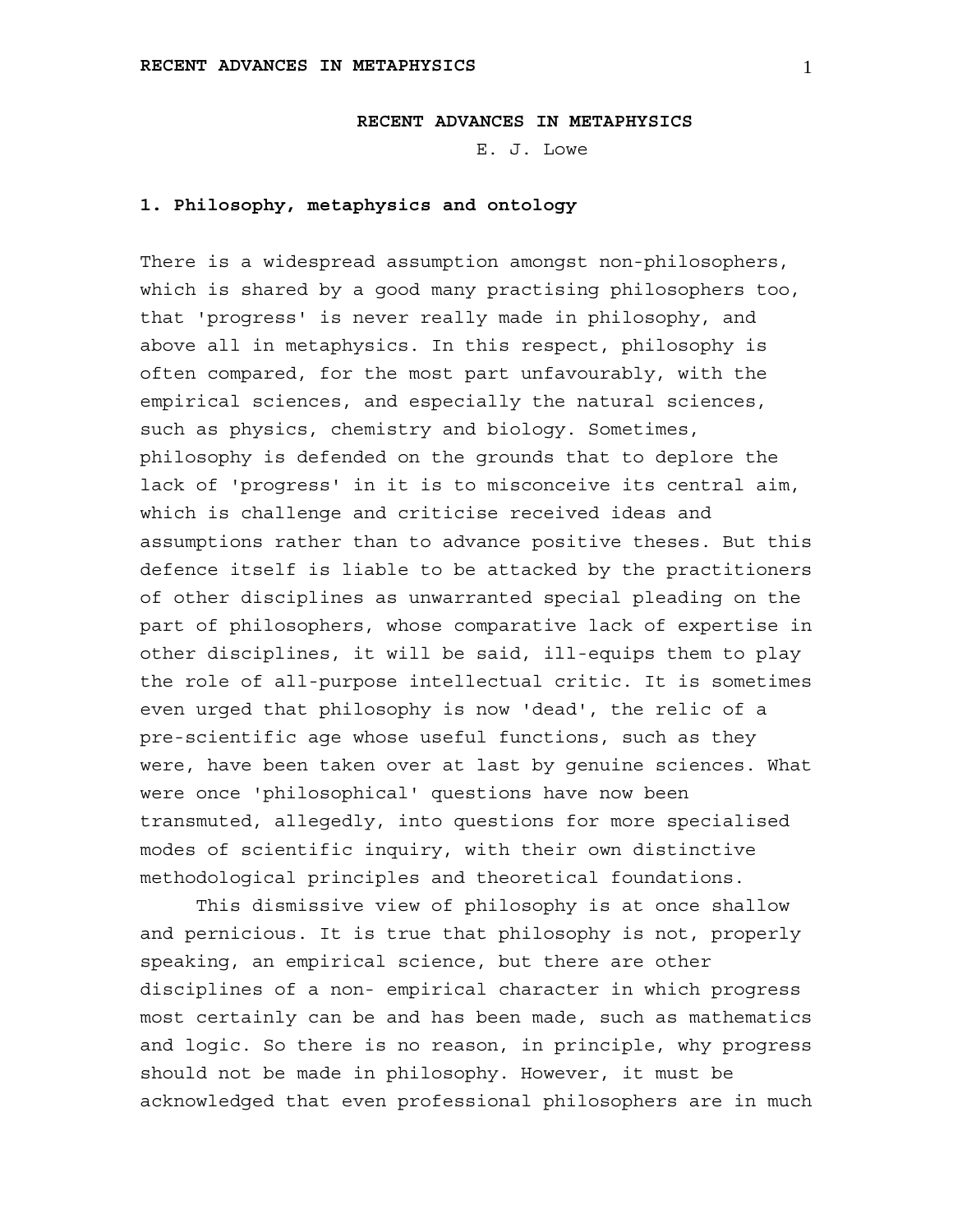less agreement amongst themselves as to the nature of their discipline and the proper methods of practising it than are mathematicians and logicians. There is more disagreement about fundamentals in philosophy than in any other area of human thought. But this should not surprise us, since philosophy is precisely concerned with the most fundamental questions that can arise for the human intellect.

 The conception of philosophy that I favour is one which places metaphysics at the heart of philosophy and ontology the science of being  $-$  at the heart of metaphysics. $^1$  Why do we need a 'science of being', and how is such a science possible? Why cannot each special science, be it empirical or a priori, address its own ontological questions on its own behalf, without recourse to any overarching 'science of being'? The short answer to this question is that reality is one and truth indivisible. Each special science aims at truth, seeking to portray accurately some part of reality. But the various portrayals of different parts of reality must, if they are all to be true, fit together to make a portrait which can be true of reality as a whole. No special science can arrogate to itself the task of rendering mutually consistent the various partial portraits: that task can alone belong to an overarching science of being, that is, to ontology. But we should not be misled by this talk of 'portraits' of reality. The proper concern of ontology is not the portraits we construct of it, but reality itself.

 Here, however, we encounter one of the great divides in philosophy, whose historical roots lie in the seventeenth and eighteenth centuries. There are those philosophers — Kant is the most obvious and seminal figure — who consider that we cannot, in fact, know anything about reality 'as it is in itself', so that ontology can be coherently conceived only as the science of our thought about being, rather than as the science of being as such. On the other hand, there are philosophers, many of whom would trace their allegiances back to Plato and Aristotle, who think that there is no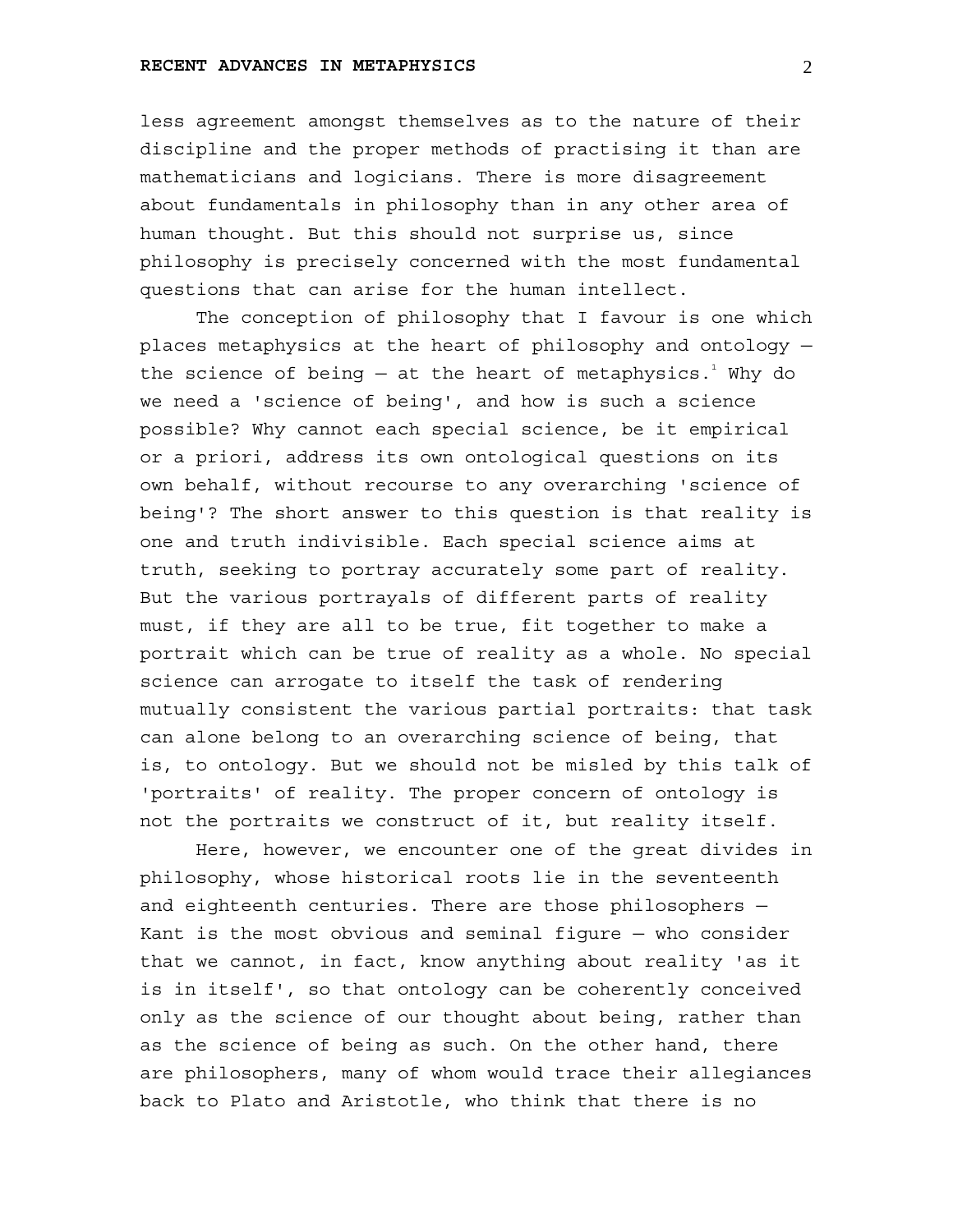obstacle in principle to our knowing at least something about reality as it is in itself. On behalf of this view, which I share, it may be urged that to deny the possibility of such knowledge is ultimately incoherent and selfdefeating. The easiest way to sustain this charge is to point out that if, indeed, we could know nothing about reality as it is in itself, then for that very reason we could know nothing about our own thoughts about, or portrayals of, reality: for those thoughts or portrayals are nothing if not parts of reality themselves. In short, ontological questions — understood as questions about being rather than just about our thoughts about being — arise with regard to the ontological status of our thoughts, and of ourselves as thinkers of those thoughts: so that to attempt to recast all ontological questions as questions about our thoughts about what exists is to engender a regress which is clearly vicious.

 This still leaves unanswered the question of how we can attain knowledge of being, or of reality 'as it is in itself', especially if ontology is conceived to be not an empirical but an a priori science. The answer that I favour divides the task of ontology into two parts, one which is wholly a priori and another which admits empirical elements. The a priori part is devoted to exploring the realm of metaphysical possibility, seeking to establish what kinds of things could exist and, more importantly, co-exist to make up a single possible world. The empirically conditioned part seeks to establish, on the basis of empirical evidence and informed by our most successful scientific theories, what kinds of things do exist in this, the actual world. But the two tasks are not independent: in particular, the second task depends upon the first. We are in no position to be able to judge what kinds of things actually do exist, even in the light of the most scientifically well-informed experience, unless we can effectively determine what kinds of things could exist, because empirical evidence can only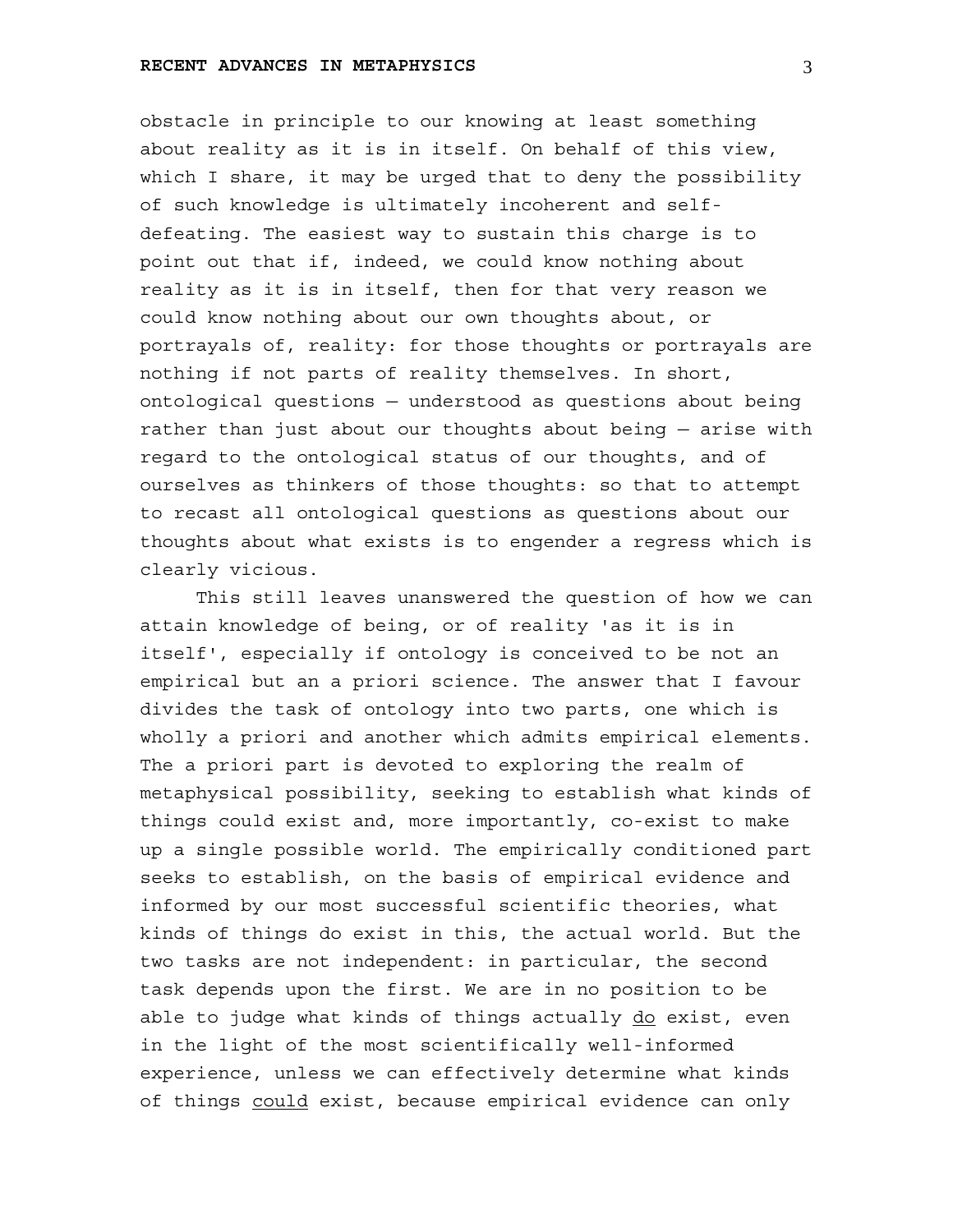be evidence for the existence of something whose existence is antecedently possible.

 This way of looking at ontological knowledge and its possibility demands that we accept, whether we like it or not, that such knowledge is fallible — not only our knowledge of what actually does exist, but also our knowledge of what could exist. In this respect, however, ontology is nowise different from any other intellectual discipline, including mathematics and logic. Indeed, it is arguable that it was the mistaken pursuit of certainty in metaphysics that led Kant and other philosophers in his tradition to abandon the conception of ontology as the science of being for a misconception of it as the science of our thought about being, the illusion being that we can attain a degree of certainty concerning the contents of our own thoughts which eludes us entirely concerning the true nature of reality 'as it is in itself'.

## **2. Ontological categories**

I have described ontology as being concerned, in its a priori part, with what kinds of things can exist and coexist. By 'kinds' here I mean categories, a term which is inherited, of course, from Aristotle, who wrote a treatise going under that title. $^2$  (Later I shall be using the term 'kinds' in a more restricted sense, to denote one ontological category amongst others, so it is important that no confusion should arise on this score.) And by 'things' I mean entities, that is, beings, in the most general sense of that term. Category theory, then, lies at the heart of ontology — but, properly understood, concerns categories conceived as categories of being, not, in Kantian style, as categories of thought. (There is, of course, also a branch of mathematics called 'category theory', but since ontology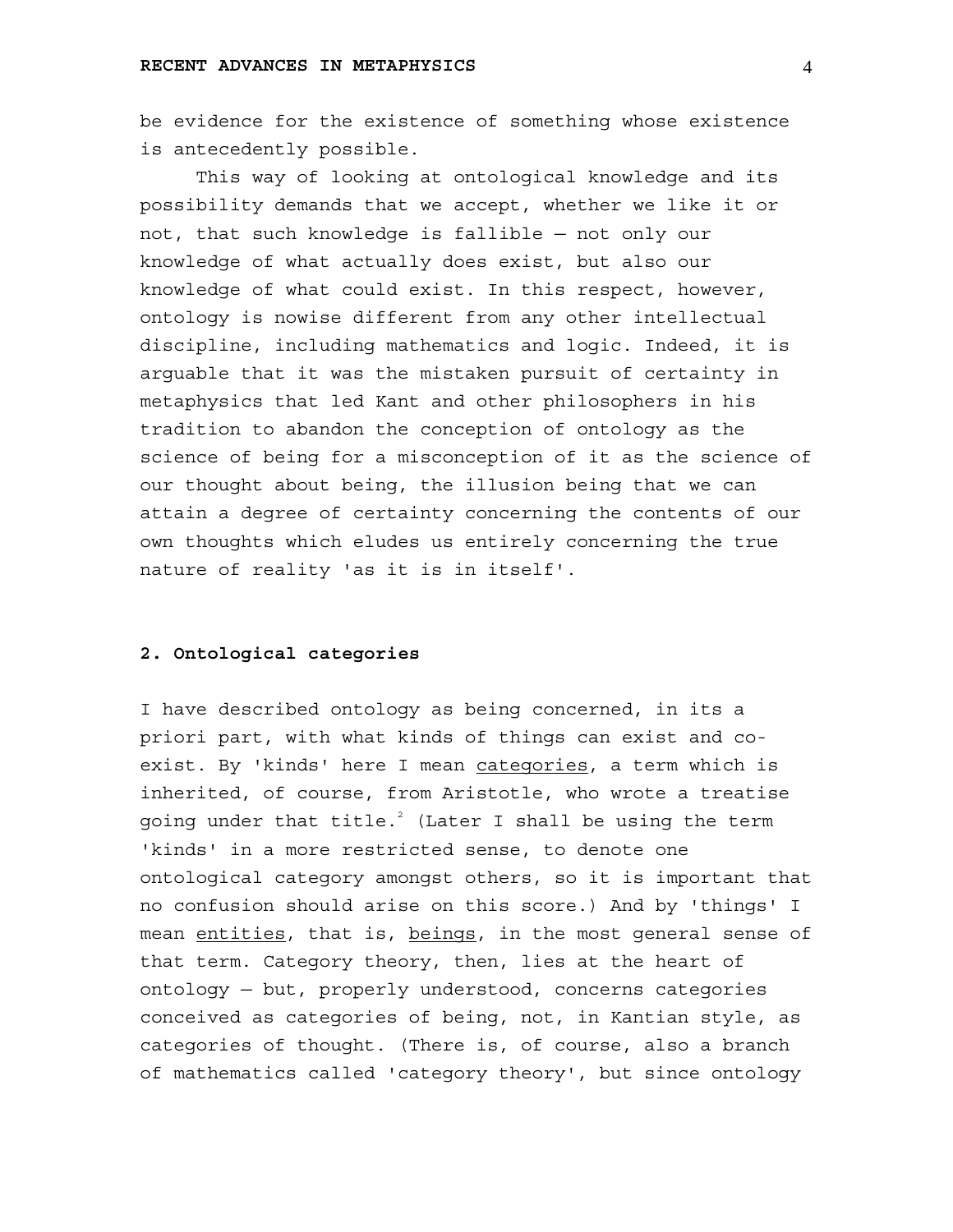has the first claim on the term, I use it here without apology to the mathematicians concerned.)

 Strangely, for much of the twentieth century, many philosophers, even those who were broadly sympathetic to the realist conception of ontology that I favour, saw no need for category theory to lie at the heart of metaphysics. This is because they imagined that all the purposes of ontology could be served, in effect, by set theory, perhaps in the belief that anything can be 'modelled' in set theory and that any adequate model can be substituted, without loss, for whatever it is supposed to be a model of.<sup>3</sup> Thus, for instance, they supposed that instead of talking about properties of objects, we could talk about sets of objects, or, more sophisticatedly, about functions from possible worlds (themselves conceived, perhaps, as sets of objects) to sets of objects 'at' or 'in' those worlds. For instance, the property of being red might be 'represented' as a function which has, for each possible world as an argument, the set of red objects in that world as the corresponding value. And functions themselves, of course, are also ultimately 'represented' as sets, namely, as sets of ordered pairs of their arguments and values (ordered pairs in turn being 'represented' as sets of sets in the standard Wiener-Kuratowski fashion).

 Nothing could be more myopic and stultifying than this view that all the purposes of ontology can be served by set theory and set-theoretical constructions. Sets themselves comprise just one category of entities amongst many, and one which certainly could not be the sole category of entity existing in any possible world. $^4$  Even if we suppose that socalled 'pure' sets are possible — sets that have in their transitive closure only other sets, including the 'empty' set — there must be more kinds of thing in any possible world than just such sets. This is true even if it is also true that anything whatever can, in some sense, be 'modelled' set- theoretically. We should not conflate a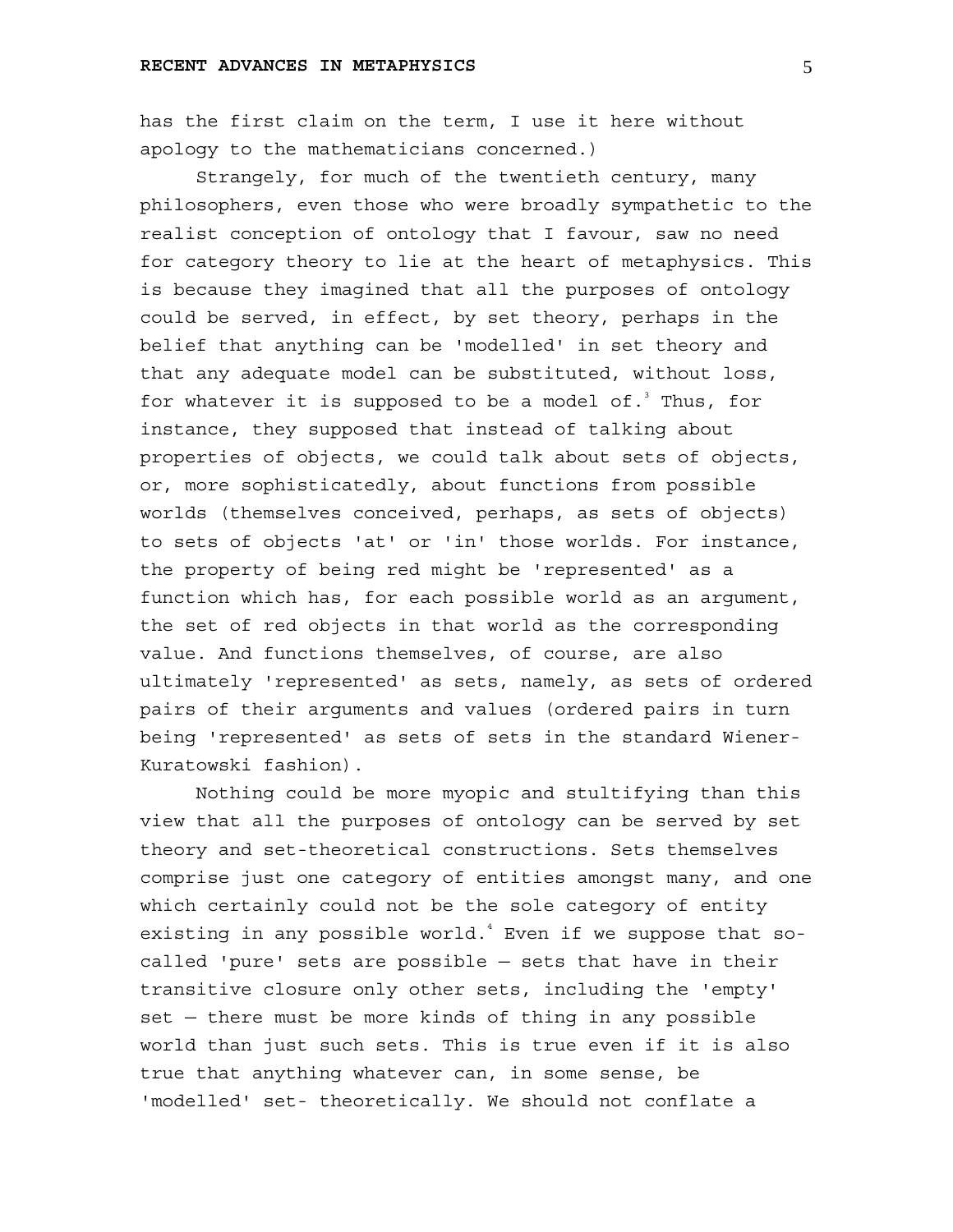model with what it is a model of. Indeed, there is a kind of unholy alliance between this way of doing ersatz ontology via set-theoretical constructions and the anti-realist conception of ontology as the science of our thoughts about, or representations of, reality. What is common to both approaches is the misbegotten conviction that we must and can substitute, without significant loss, models or representations of things for the things themselves.

 So what, then, are ontological categories and which such categories should we acknowledge? How are such categories to be 'individuated', that is, identified and distinguished? Here I shall make two preliminary claims, neither of them expressed very precisely at this stage. First, ontological categories are hierarchically organised and, second, ontological categories are individuated by the distinctive existence- and/or identity- conditions of their members. The two claims are mutually dependent, furthermore. I have already mentioned some ontological categories in passing: for instance, the categories of object, property and set. A hierarchical relation is observable even here, since sets comprise a sub-category of objects: that is to say, a set is a special kind of object — namely, it is an abstract object whose existence and identity depend entirely upon the existence and identities of its members. And thus we see here too how the category of set is individuated in terms of the existence- and identity-conditions of the entities that belong to it. (I hasten to emphasise that the sense in which an entity 'belongs' to a category is not to be confused with the special set-theoretical sense in which something is a 'member' of a set: to indulge in this confusion would be to treat the categories themselves as sets, whereas in fact sets comprise just one ontological category amongst many. I should perhaps remark, indeed, that ontological categories are not themselves to be thought of as entities at all, nor, a fortiori, as comprising a distinctive ontological category of their own, the category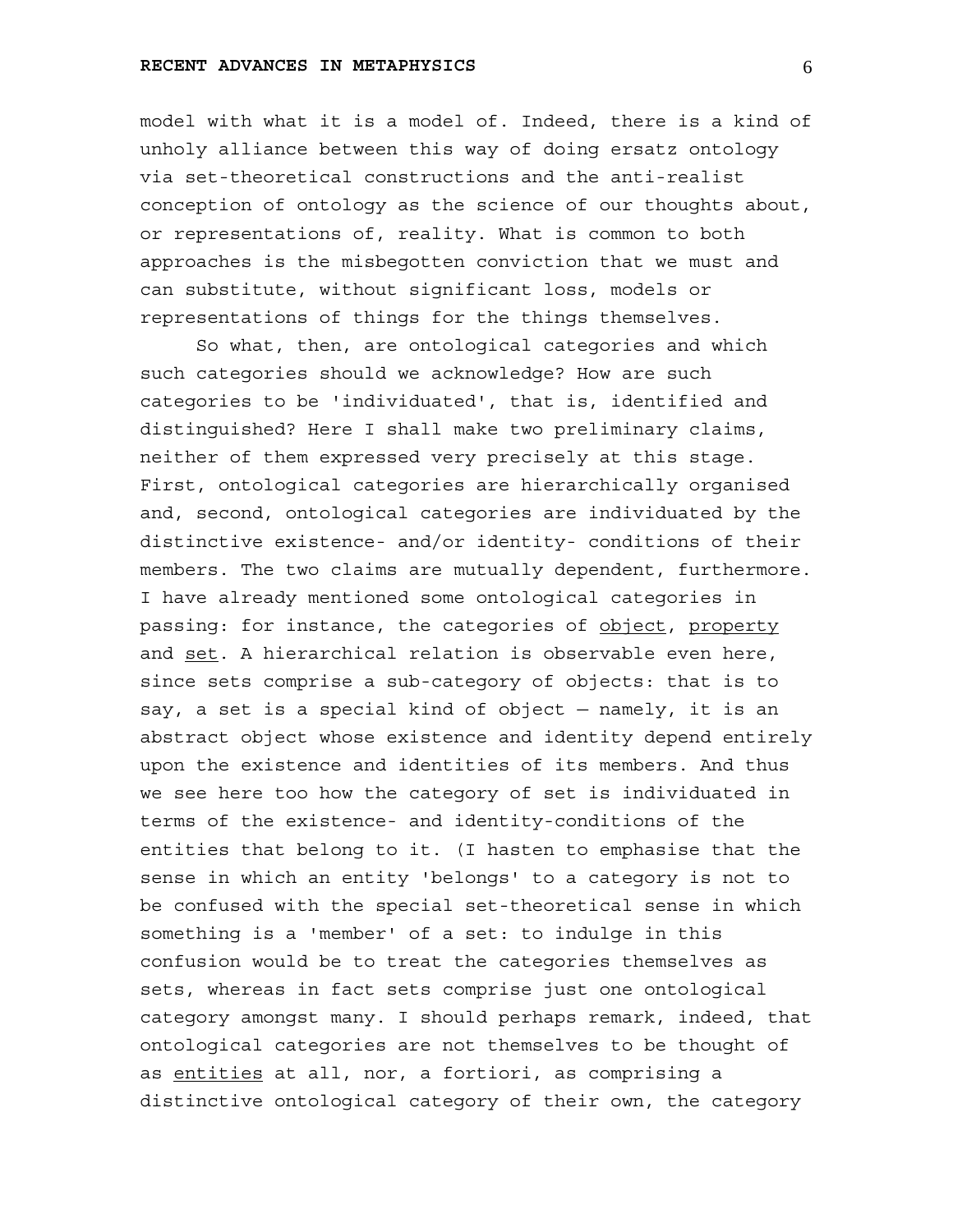of category. To insist, as I do, that ontological categories are categories of being, not categories of thought, is not to imply that these categories are themselves beings.)

 As a further illustration of the foregoing points, consider the following two sub-categories of object, each of which is a special kind of concrete object, in contrast with such abstract objects as sets and propositions: masses, or material bodies, on the one hand, and living organisms on the other. Entities belonging to these two categories have quite different existence- and identity-conditions, because a living organism, being the kind of thing that is by its very nature capable of undergoing growth and metabolic processes, can survive a change of its constituent matter in a way that a mere mass of matter cannot. A mere mass, being nothing but an aggregate of material particles, cannot survive the loss or exchange of any of those particles, any more than a set can undergo a change of its members. As a consequence, it is impossible to *identify* a living organism with the mass of matter which constitutes it at any given stage of its existence, for it is constituted by different masses at different stages. $^{\mathrm{5}}$ 

 It is a matter of debate how, precisely, ontological categories are hierarchically organised, although the topmost category must obviously be the most general of all, that of entity or being. Everything whatever that does or could exist may be categorised as an 'entity'. According to one view, which I favour myself, at the second-highest level of categorisation all

entities are divisible into either universals or particulars. A partial sketch of a categorial hierarchy embodying this idea and others that I have just outlined is provided in Fig. 1 below. I must emphasise its partial and provisional character. Other ontologists deny the very existence of universals, while yet others believe that all particulars are reducible to, or are wholly constituted by, coinstantiated or 'compresent' universals. Already here we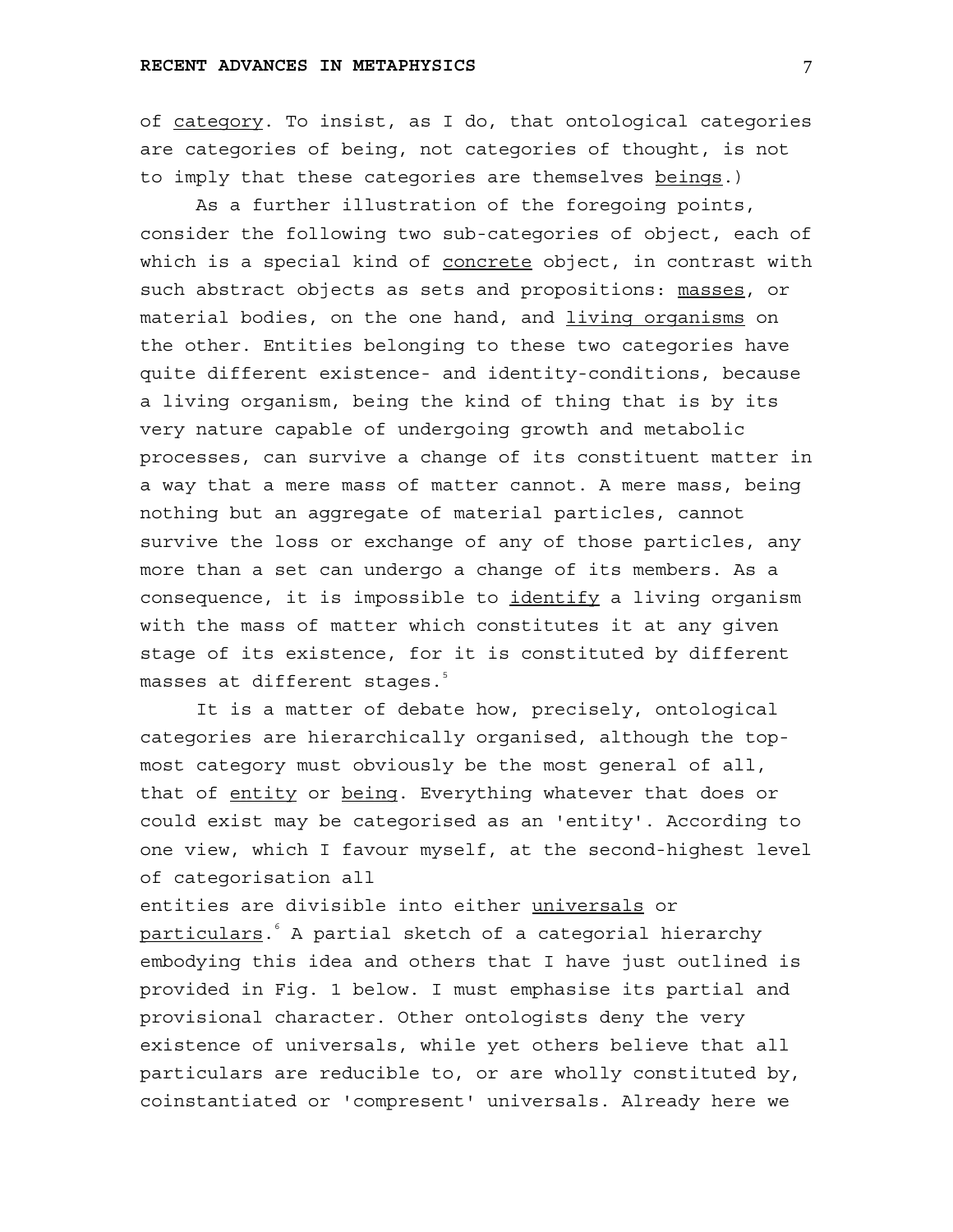see a kind of question that is central to ontology: a question concerning whether one ontological category is more 'fundamental' than another. Those ontologists who maintain that particulars are wholly constituted by coinstantiated universals are not denying  $-$  as some other ontologists do  $$ the existence of either particulars or universals, but they are claiming that the category of universals is the more fundamental of the two. The point of such a claim is to effect an ontological economy. An ontologist who is never concerned to effect such economies is in danger of ending up with an ontological theory which amounts to nothing more than a big list of all the kinds of things that do or could exist: ships and shoes and sealing wax, cabbages and kings not to forget dragons, witches, ectoplasm and the philosopher's stone. $^{7}$ 

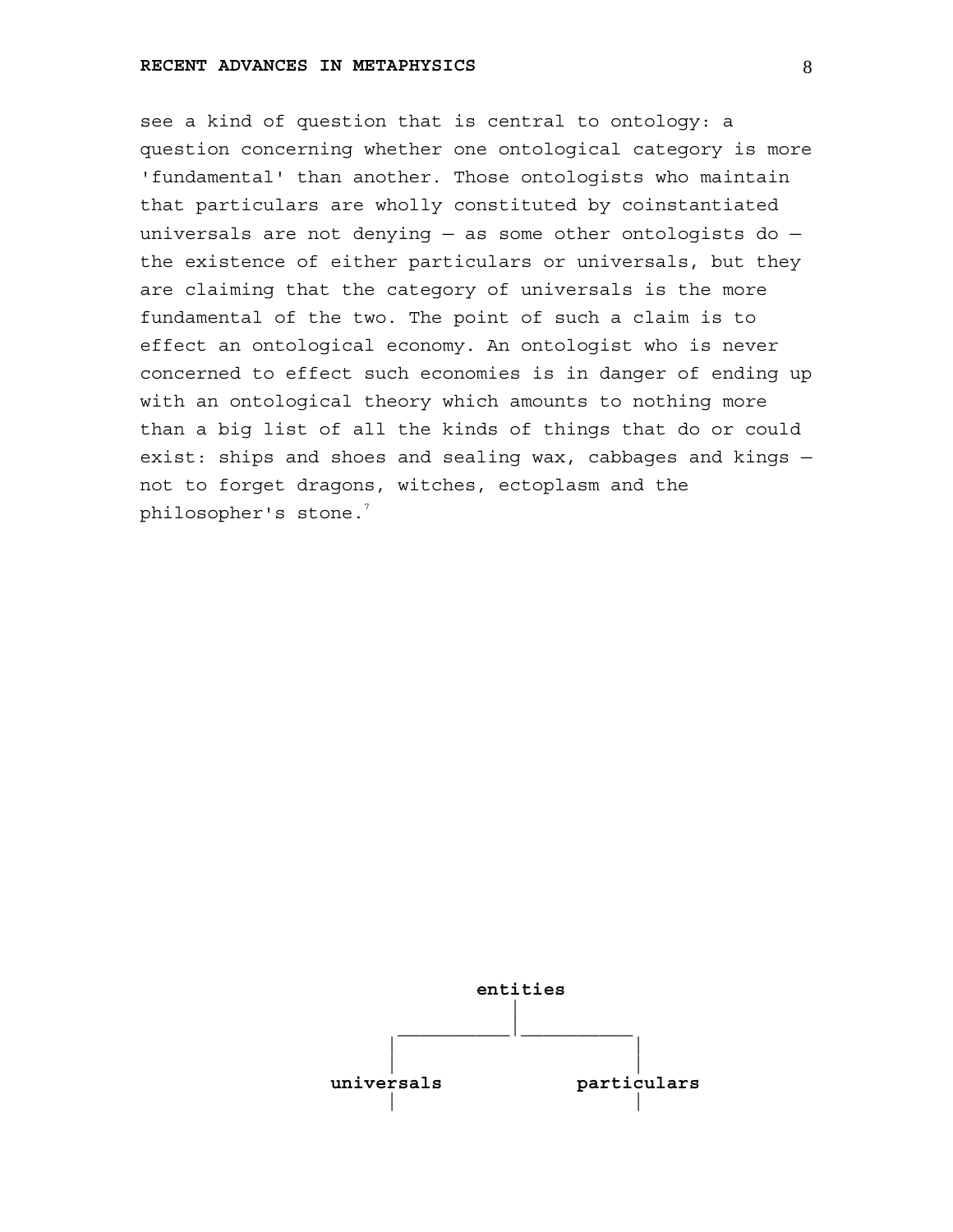

Fig. 1: A fragment of the hierarchy of categories

## **3. Some competing ontological systems**

This is where I can begin to make good my contention, implicit in the title of this paper, that there have been recent advances in metaphysics. Progress has certainly been made of late in thinking about how ontological categories may be related to one another and, more especially, about which categories might have the strongest claim to being 'fundamental'. What does it mean to describe a certain ontological category as being 'fundamental'? Just this, I suggest: that the existence- and identity-conditions of entities belonging to that category cannot be exhaustively specified in terms of ontological dependency relations between those entities and entities belonging to other categories. This is why particulars cannot comprise a 'fundamental' ontological category if, in fact, they are wholly constituted by coinstantiated universals: for in that case, a particular exists just in case certain universals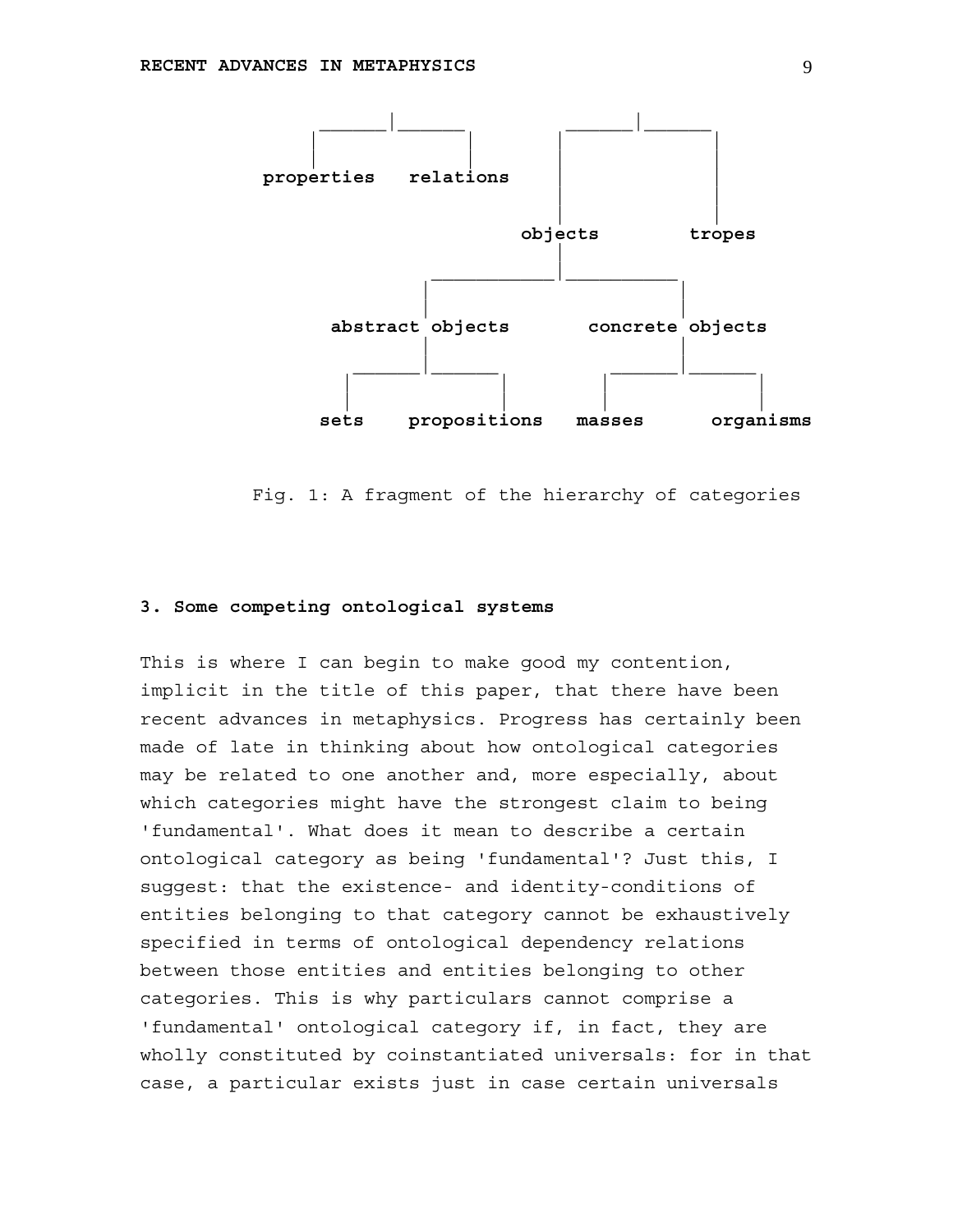are coinstantiated and is differentiated from any other particular by the universals which constitute it. In point of fact, however, not many contemporary ontologists see much prospect in this account of particulars, not least because it implausibly excludes as metaphysically impossible a world in which two distinct particulars are qualitatively exactly alike — in other words, because it exalts to the status of a metaphysically necessary truth an implausibly strong version of Leibniz's principle of the identity of indiscernibles.<sup>8</sup>

 I have been getting ahead of myself a little in talking of universals and particulars without offering any explicit account of the distinction between them. Even in this matter, however, there is controversy. Loosely, it is often said that universals are 'repeatable' and particulars 'nonrepeatable' entities. By this account, the property of being red, or redness, conceived as a universal, is something that may be wholly and repeatedly present at many different times and places, whereas a particular red object is wholly confined to a unique space-time location and cannot 'recur' elsewhere and elsewhen. $^{\circ}$  There are problems with this way of characterising the distinction between universals and particulars, but I shall not go into them here. Not surprisingly, however, a good many contemporary ontologists would like either to eliminate universals altogether from their inventories of existence or else to reduce them to particulars. This is the position of so-called trope theorists, for whom properties themselves are one and all particulars, with the redness of any one red object being numerically distinct from the redness of any other, even if the two objects in question resemble each other exactly in respect of their colours.

 Another ontological distinction which requires some explication at this point is the distinction between object and property. Although for some ontologists this simply coincides with the distinction between particular and universal, clearly it does not for trope theorists. Objects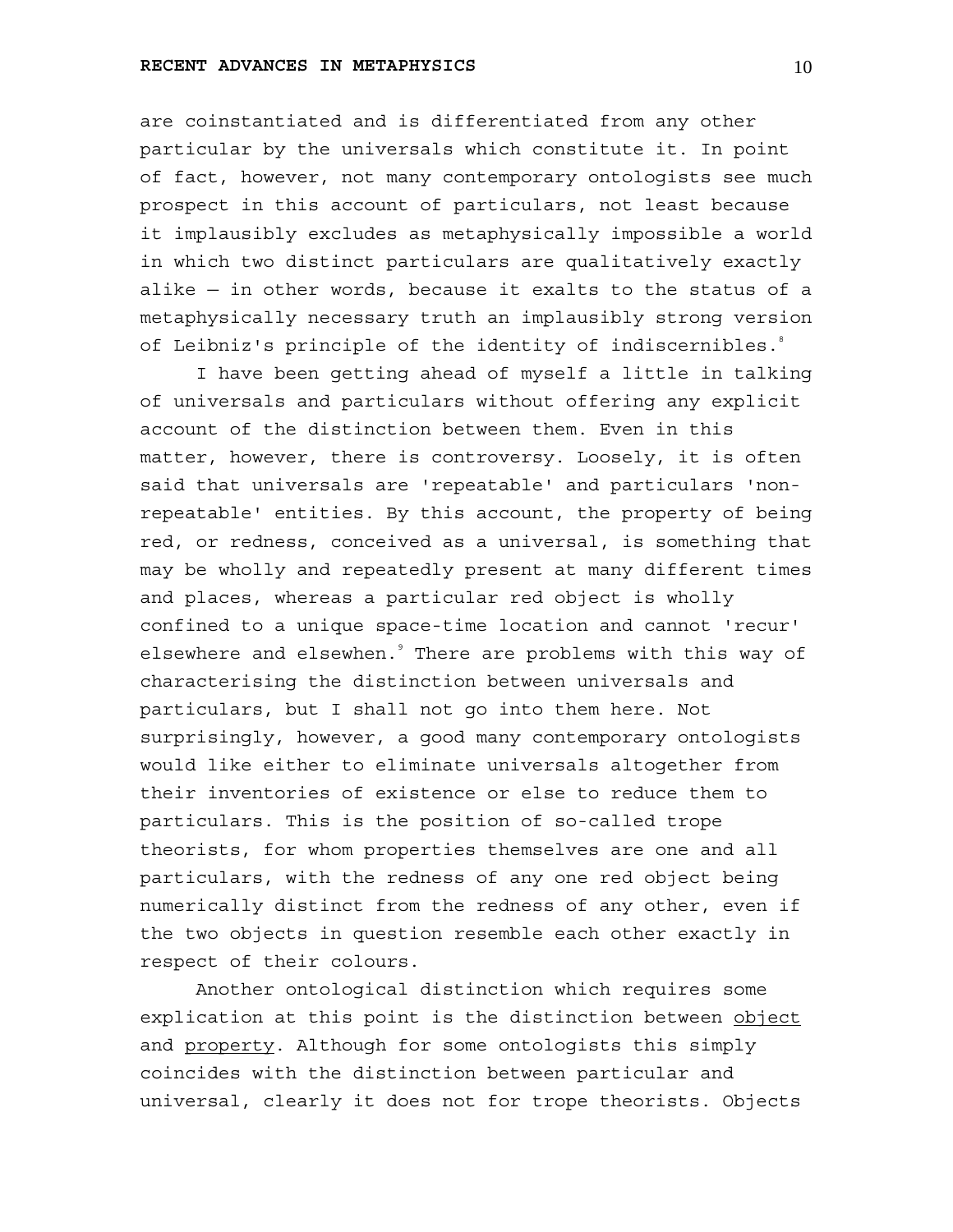are entities which possess, or 'bear', properties, whereas properties are entities that are possessed, or 'borne' by objects. Matters are complicated by the fact that properties can themselves possess properties, that is, so-called 'higher-order properties' — as, for example, the property of being red, or redness, has the second-order property of being a colour-property. In view of this, one may wish to characterise an 'object' more precisely as being an entity which bears properties but which is not itself borne by anything else. This, however, is one traditional way of characterising the category of  $indivial$  substance  $-$  a way that may be found in some of the works of Aristotle, for instance.<sup>10</sup>

 Trope theorists hold that objects, or individual substances, are reducible to tropes, that is, to properties conceived as particulars rather than as universals. On this view, an object, such as a certain individual flower, is wholly constituted by a number of 'compresent' tropes: it is, as it were, nothing over and above the particular properties that it possesses, such as a certain colour, shape, size, mass and so forth. It is, as they say, a 'bundle' of tropes, all of which exist in the same place at the same time. Trope theorists advertise as one of the main virtues of their theory the fact that it is a 'one-category' ontology — meaning by this that, according to their theory, there is only one fundamental ontological category, that of tropes. Objects, or individual substances, are regarded, as we have just seen, as being 'bundles' of tropes, depending for their existence and identity upon the tropes which constitute them, while universals, if they are wanted at all, are reducible to classes of resembling tropes redness, thus, to the class of red tropes.

 I may have given the impression of such a diversity of opinion amongst contemporary ontologists as to undermine my own claim that advance has been made in modern metaphysics. But advance is not always made simply by arriving at a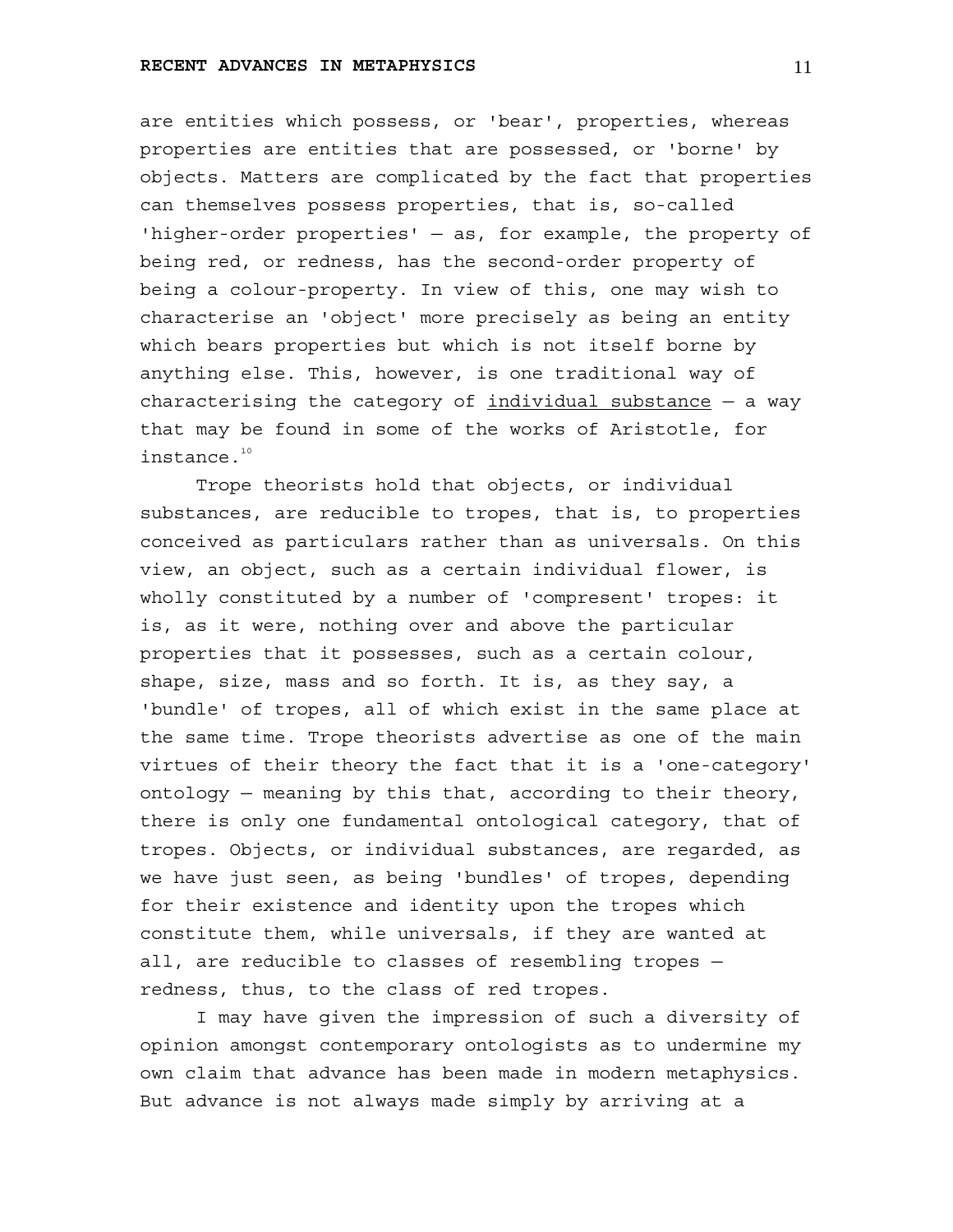consensus of opinion. Sometimes it is made by the development of new theories and healthy argument between their adherents. This, indeed, is what very often happens in the empirical sciences too. However, it is time that I injected more order into my characterisation of the rival ontological systems that are currently under debate.

 To fix nomenclature, if only for the time being, let us operate with the terms object, universal and trope. An object is a property-bearing particular which is not itself borne by anything else: in traditional terms, it is an individual substance. A universal (at least, a first-order universal) is a property conceived as a 'repeatable' entity, that is, conceived as something that may be borne by many different particulars, at different times and places. And a trope is a property conceived as a particular, a 'nonrepeatable' entity that cannot be borne by more than one object. Current ontological theories differ both over the question of the very existence of entities belonging to these three categories and over the question of which of the categories are fundamental. Of the many possible positions arising from different combinations of answers to these two questions, I shall pick out just four which have received some support in recent times.

 First, then, there is the position of the pure trope theorists – such as Keith Campbell<sup>11</sup> – who regard tropes alone as comprising a fundamental category, reducing objects to bundles of compresent tropes and universals, if they are wanted at all, to classes of resembling tropes. A second position — espoused, for example, by David Armstrong $^{\scriptscriptstyle 12}$  acknowledges both objects and universals as comprising fundamental categories, while denying the existence of tropes. A third position — one that is currently championed by C. B. Martin<sup>13</sup> - acknowledges both objects and tropes as comprising fundamental categories, while denying the existence of universals or, again, reducing them to classes of resembling tropes. Unsurprisingly, the fourth position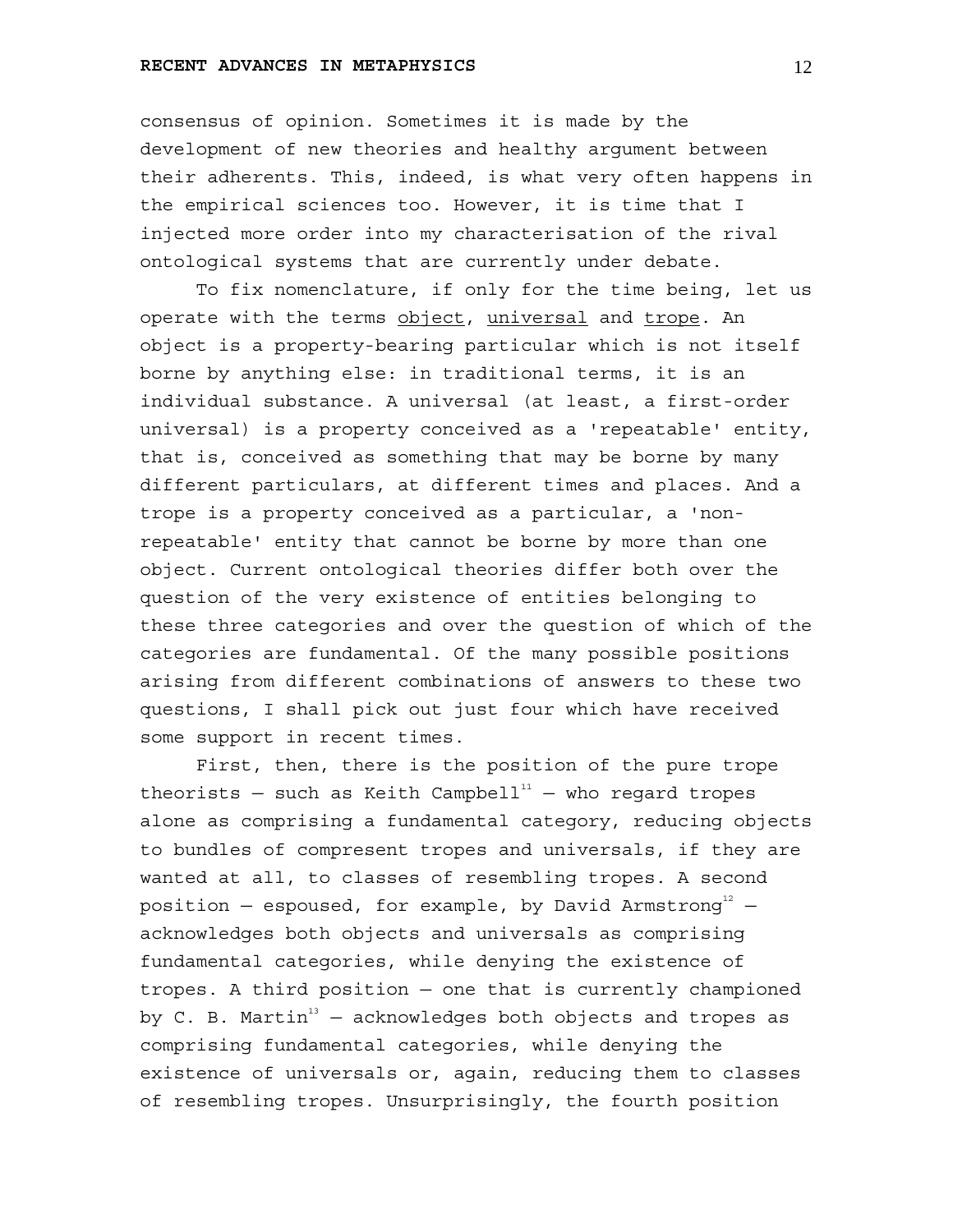acknowledges all three categories of entity — object, universal and trope — as being fundamental, without denying, of course, that members of these categories stand in various ontologically significant relationships to one another. The distinguishing features of the four different ontological systems are set out in Table 1 below.



Table 1: Four ontological systems

Key:  $F =$  Fundamental  $R =$  Reduced  $E =$  Eliminated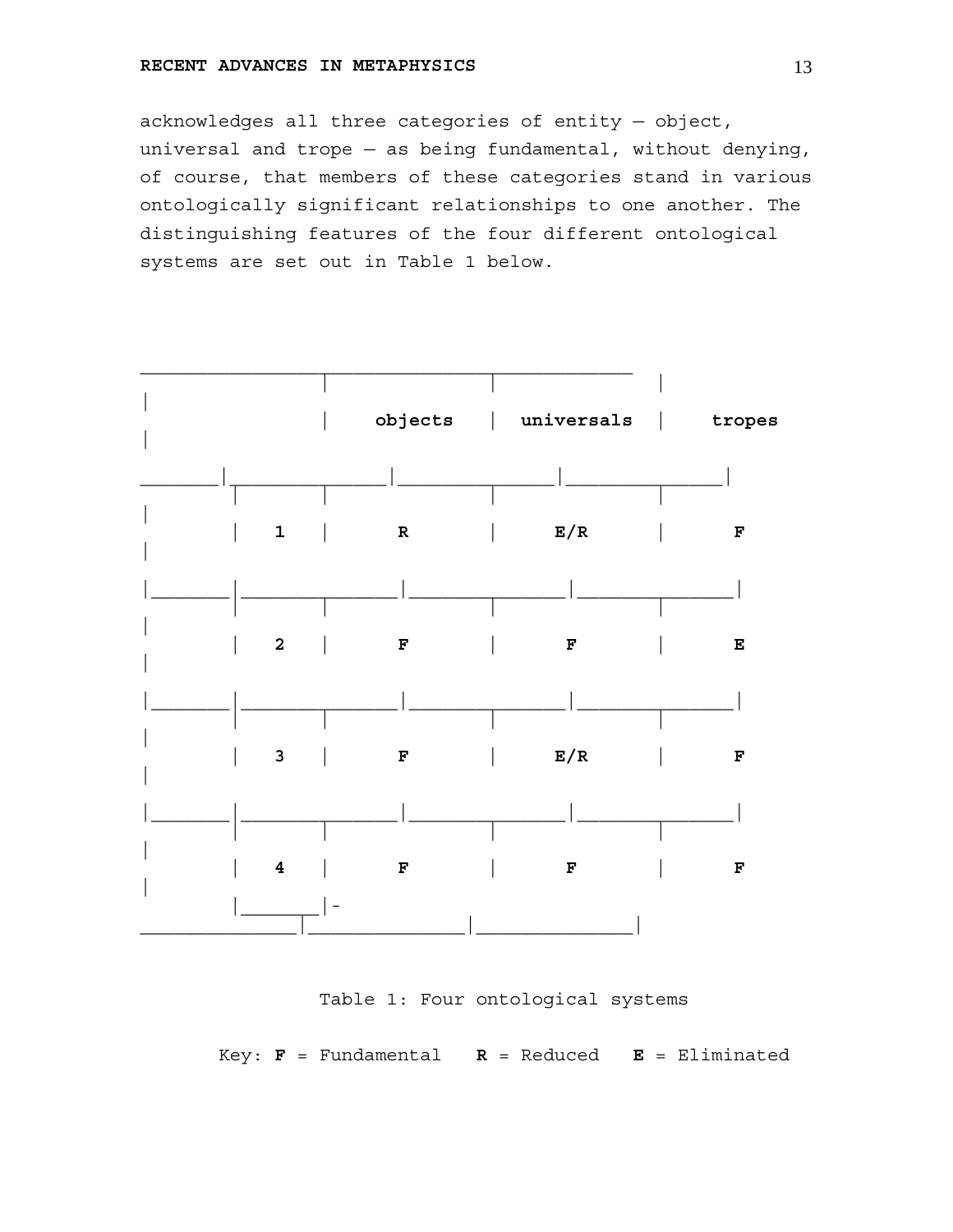Before moving on, I want to make special mention of a variant of the fourth position which distinguishes between two different but equally fundamental categories of universals. This is the position that I favour myself, for reasons that I shall outline later. According to this position, there are two fundamental categories of particulars — objects and tropes — and two fundamental categories of universals: substantial universals, or kinds, whose particular instances are objects, and propertyuniversals, whose particular instances are tropes. This is a position which some commentators have attributed to Aristotle on the basis of passages in his previously mentioned work, the Categories. It has also found some other adherents in modern times. $14$ 

# **4. States of affairs and the truth-maker principle**

At this point we need to reflect on the some of the considerations that motivate current debate between the adherents of these different ontological systems. Of the four systems, perhaps the most popular today are pure trope theory on the one hand and the two-category ontology of objects and universals on the other. Pure trope theory is largely driven, it would seem, by a strong desire for ontological economy and a radically empiricist stance in epistemology, inspiring frequent appeals to Occam's razor and a nominalistic hostility to belief in the existence of universals. The ontology of objects and universals is motivated at least in part by the desire to provide an adequate metaphysical foundation for natural science, including most importantly laws of nature. Adherents of this ontological system typically hold that laws of nature can properly be understood only as consisting in relations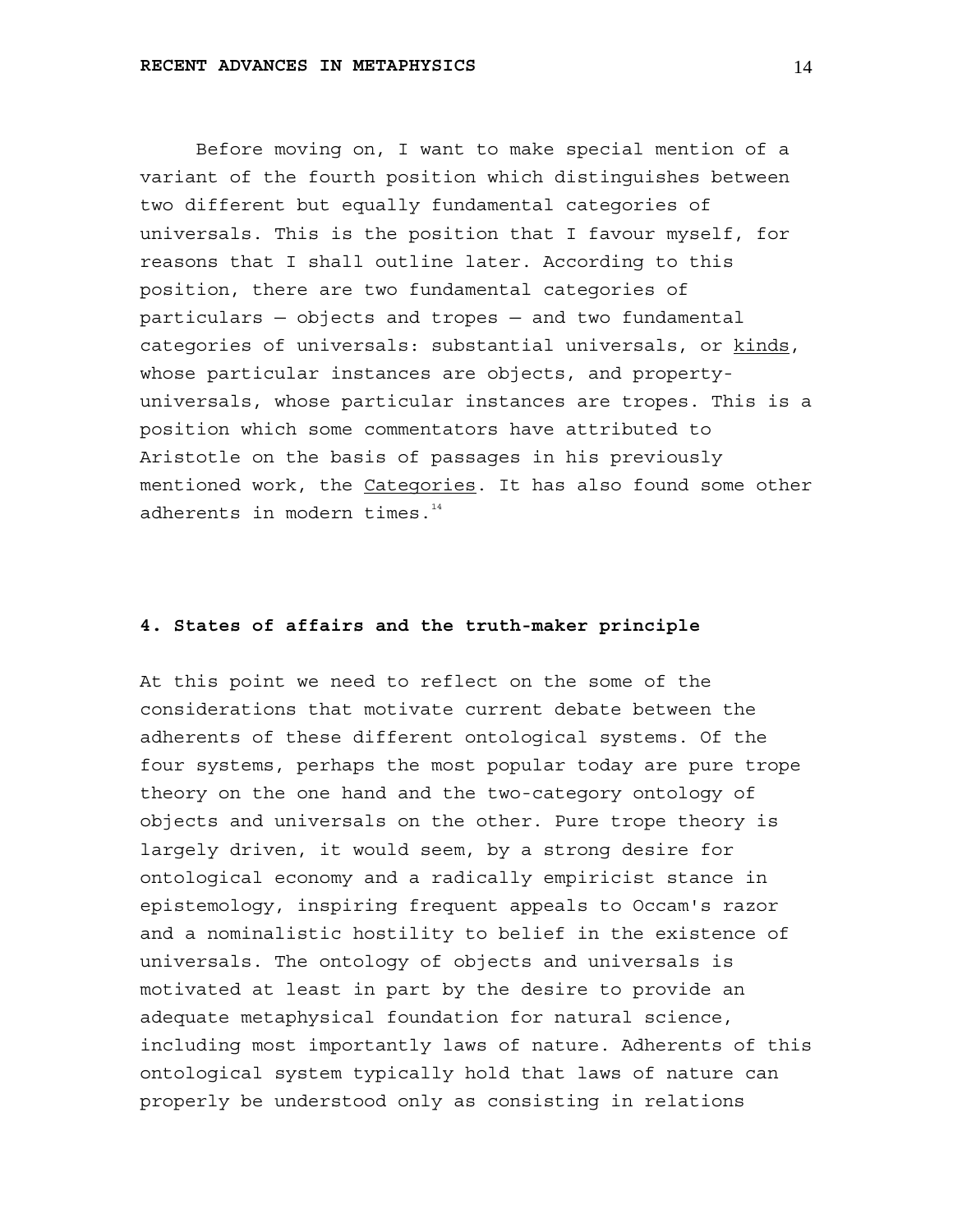between universals. But another important driving force in this case is commitment to the so-called truth-maker principle.<sup>15</sup> This is the principle that any true proposition or statement — or, at least, any contingently true proposition or statement — must be made true by the existence of something appropriate in reality. (I set aside here the question of whether propositions or statements, or indeed sentences, are the primary bearers of truth and falsehood.)

 It is a matter for some debate exactly what 'truthmaking' is, but on one plausible (if not entirely unproblematic) account of it, a truth-bearer is made true by a truth-maker in virtue of the truth-maker's existence entailing the truth of the truth-bearer. In the case of the contingent truth of a simple existential proposition, such as the proposition that Mars exists, it will then simply be a certain object — in this case, Mars itself — that is the truth-maker. But in the case of a contingently true predicative proposition, such as the proposition that Mars is red, the truth-maker, it seems, will have to be something in the nature of a fact or state of affairs - Mars's being red — which contains as constituents both an object, Mars, and a universal exemplified by that object, redness.<sup>16</sup> For the leading adherent of this sort of view, states of affairs are the building blocks of reality: the world is, in the words of David Armstrong, a world of states of affairs recalling the famous opening remarks of Wittgenstein's Tractatus, 'The world is everything that is the case ... [it] is the totality of facts, not of things'.<sup>17</sup>

 Saying that states of affairs are the building blocks of reality need not be seen as inconsistent with saying that objects and universals are the two fundamental ontological categories. On the view now under discussion, states of affairs are constituted by objects and universals, in the sense that these entities are the ultimate constituents of states of affairs. At the same time, it is held that objects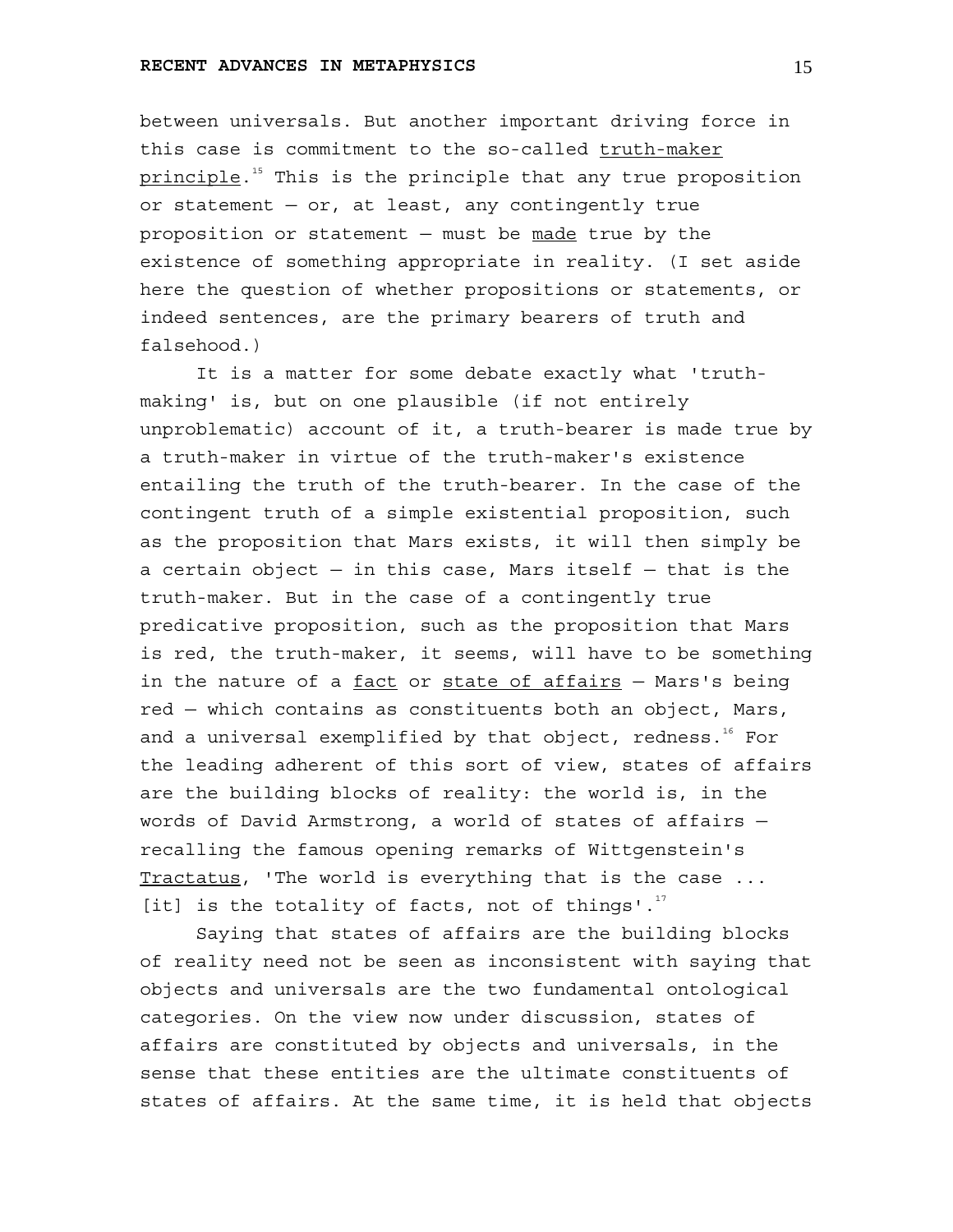and universals can only exist in combination with one another as constituents of states of affairs. Each category of entity may be conceived of as a distinct species of invariant across states of affairs. Objects recur in one way in different states of affairs, namely, as exemplifying different universals. And universals recur in another way in different states of affairs, namely, as being exemplified by different objects. Talk of objects 'recurring' in this sense is not at odds with their being particulars and so 'nonrepeatable'. Their non-repeatability is a matter of their not being 'wholly present' at different times and places, in the way that universals supposedly are. As for states of affairs themselves, they are said to be particulars rather than universals, even though they contain universals as constituents: Armstrong speaks of this as 'the victory of particularity'. $^{\rm ^{18}}$ 

 Not all ontologists who recognise the fundamental status of objects and universals are equally enamoured of states of affairs, however. They may have doubts about the truth-maker principle or, at least, about the reification of states of affairs. There are certainly problems about treating facts or states of affairs as entities, let alone as the ultimate building blocks of reality. The existenceand identity-conditions of facts are hard to formulate in a trouble-free way. Perhaps the best-known problem in this connection is posed by the so-called 'Slingshot argument', which purports to reduce all facts to one fact, ironically called by Donald Davidson 'the Great Fact'.<sup>19</sup> The argument purports to show that, given certain allegedly plausible rules of inference, for any two true propositions  $\underline{P}$  and  $\underline{Q}$ , the expressions 'the fact that  $\underline{P}$ ' and 'the fact that  $\underline{Q}$ ' must have the same reference, if they refer to anything at all. The rules stipulate merely that in such an expression 'P' or 'Q' may be replaced, without the expression undergoing a change of reference, by any logically equivalent sentence or by any sentence in which a referring expression is replaced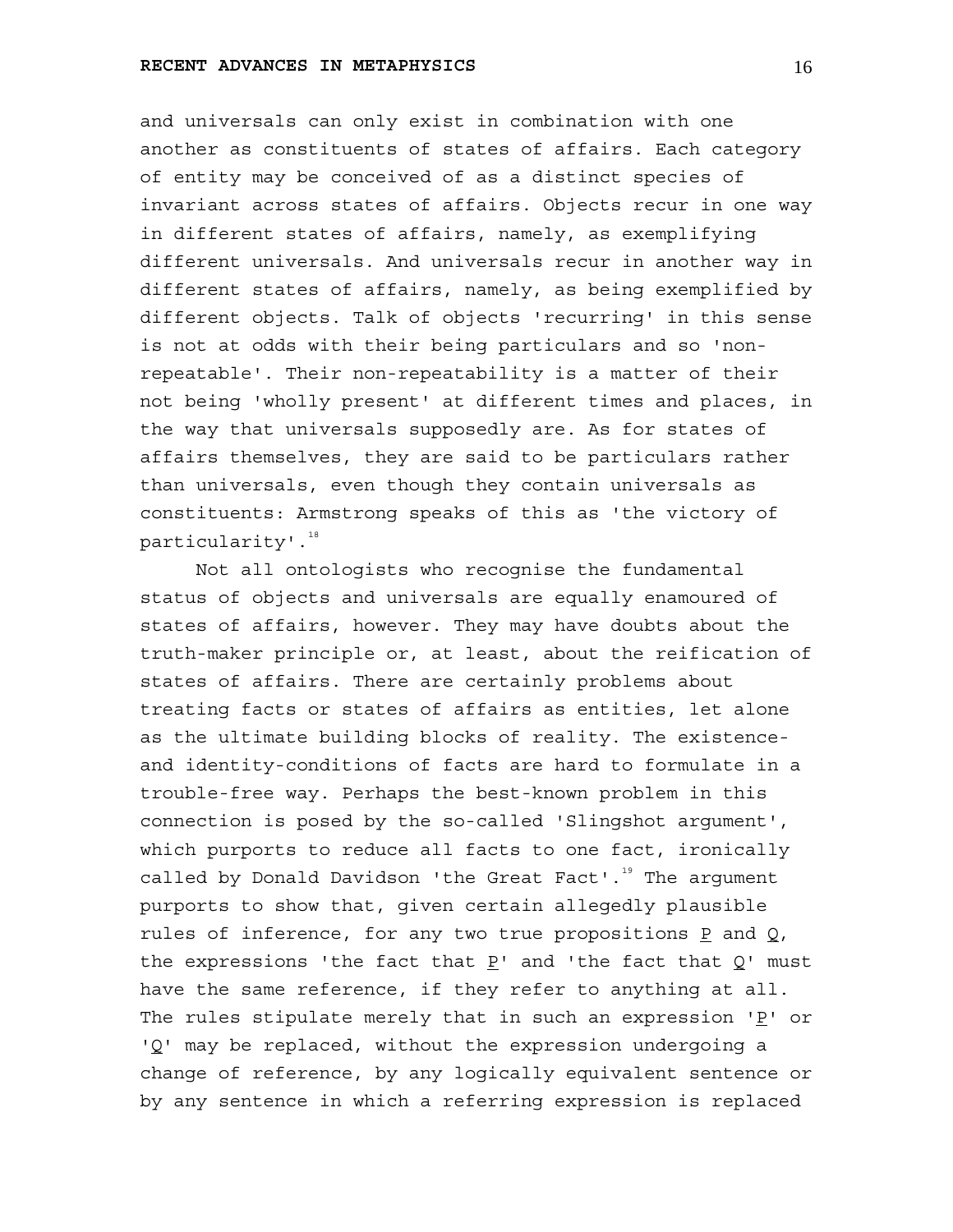by another having the same reference. I shall not attempt to pass a verdict on the Slingshot argument here, but I do believe that it poses a significant challenge to the idea that states of affairs can be seen as the building blocks of reality, with objects and universals forming their 'constituents'.<sup>20</sup>

## **5. Laws of nature and properties as ways of being**

I mentioned earlier the role that universals are thought by some ontologists to play in laws of nature. The issue here is whether laws can be seen as consisting in mere uniformities — or, as David Hume might have put it, 'constant conjunctions' — amongst particulars. For instance, does the law that planets move in elliptical orbits — Kepler's first law — simply amount to the fact that each and every individual planet moves in such an orbit? (I do not necessarily mean talk of a 'fact' here to carry any ontological weight: one may, if one is suspicious of facts, reconstrue what is said in terms of the truth of a proposition.) One apparent problem with such a suggestion is that not every individual planet does so move, because some — indeed, in reality, all — are subject to interference by the gravitational attraction of other bodies besides the star which they are orbiting.

 More seriously still, the suggestion renders inexplicable our conviction that statements of natural law entail (or at least support) corresponding counterfactual conditionals. We want to say that if an actually planetless star had had a planet, then that planet would have moved in an elliptical orbit: but this cannot be entailed by the fact that each and every actually existing planet moves in an elliptical orbit. The answer to this problem, it is urged, is to say that the law consists in a relation between two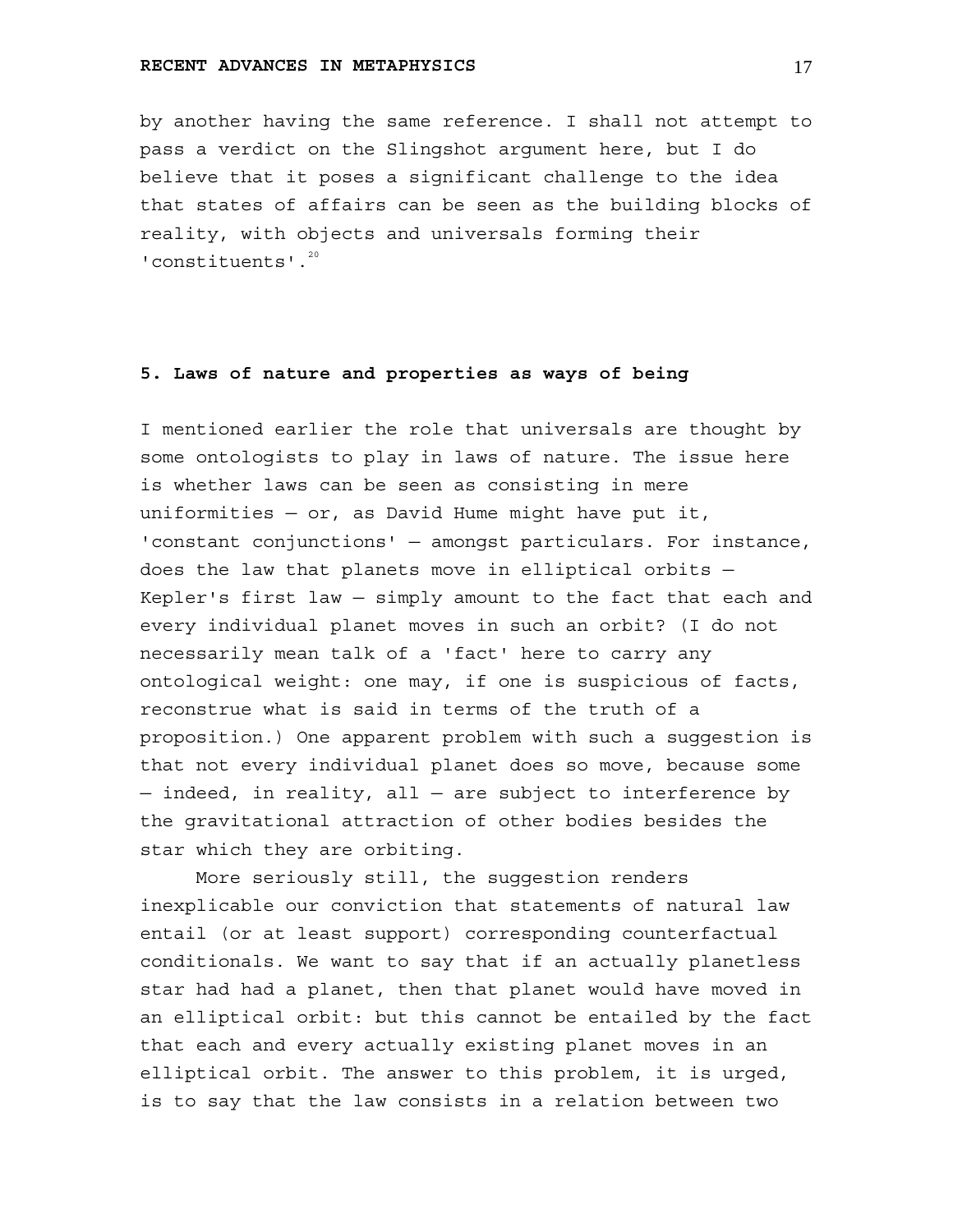universals, the property of being a planet and the property of moving in an elliptical orbit — a relation of 'necessitation' which constrains any particular exemplifying the first property to exemplify the second as well.<sup>21</sup> For this constraint will apply not just in the actual world, but in any counterfactual situation — any possible world — in which those properties are related in the same way as they are in the actual world, and thus in any possible world in which the law in question obtains. The pure trope theorist, in denying universals, is apparently committed to a 'constant conjunction' conception of laws, as is the advocate of an ontology admitting only objects and tropes as fundamental entities.

 In another respect, however, an advocate of the latter sort of ontology can to some extent find common cause with the advocate of universals on the matter of propertybearing. For the pure trope theorist, individual objects are just 'bundles' of 'compresent' — that is, spatiotemporally coinciding — tropes. However, this seems to grant to tropes a kind of ontological independence which they plausibly cannot have. It is not clear, on this view, why the tropes in any given bundle should not separate from one another and either float free of other tropes altogether or migrate to other trope-bundles. It has seemed better to many ontologists to conceive of properties — whether they be regarded as universals or as particulars - as ways objects are. $22$  An object's redness, thus, is its way of being coloured and its roundness, say, is its way of being shaped. If one thinks that different objects may literally be coloured or shaped in the very  $same$  way  $-$  that is, in numerically the same way — then one is thinking of these 'ways' as universals. Otherwise, one is thinking of them as trope-like entities — particular 'ways', or, to revert to a more traditional terminology, modes. Opponents of pure trope theory will say that it makes no sense to suppose that an object — something that has properties such as redness and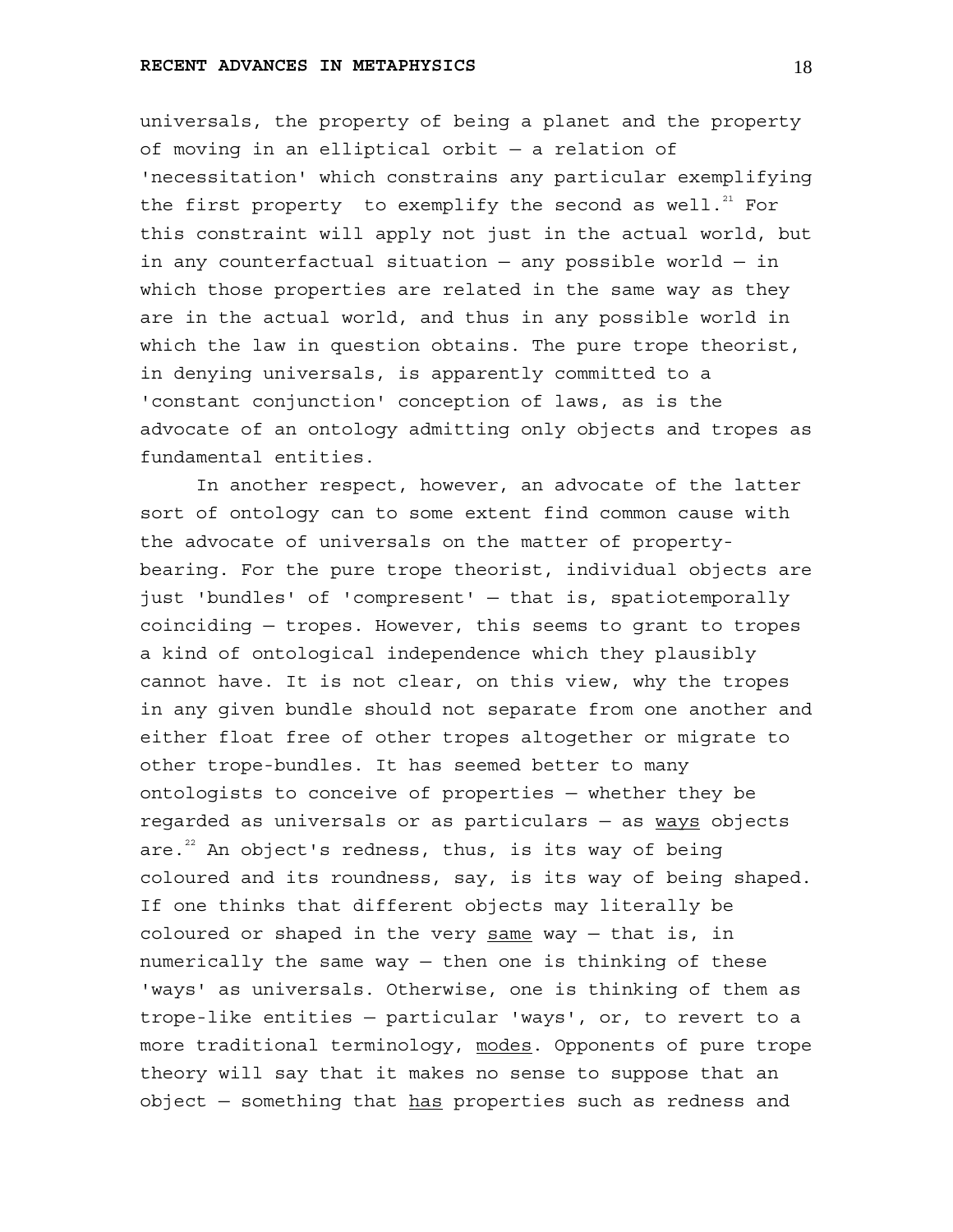roundness — can just be constituted by those very properties, being nothing over and above the sum of its properties. To suppose this is, they will say, quite literally to make a 'category mistake'. It is to confuse an object's properties with its parts: for the parts of an object, if it has any, are themselves objects, with properties of their own.<sup>23</sup>

 In reply, the trope theorist may challenge opponents to say what more there is or can be to an object than the properties that it bears. This is a dangerous question for the opponents of trope theory, for they may be tempted to say that objects do indeed possess an additional 'ingredient' or 'constituent', over and above the properties that they bear, characterising this additional constituent as a 'substratum' or 'bare particular' — that is, an entity which is not itself a property, nor yet a propertied object, but a constituent of an object which plays the role of 'bearing' that object's properties. $24$  In my view, those who go down this road make the mistake of conceding in the first place that an object's properties are 'constituents' of the object. For it was this move that committed them to finding some further 'constituent' of an object once they denied the trope theorist's contention that an object is wholly constituted by its properties. The proper thing to do, I suggest, is just to emphasise again that an object's properties are ways it is and say that the object itself is the 'bearer' of its properties, not some mythical 'constituent' of the object that is somehow buried within it and inescapably hidden from view.

 Suppose we accept that universals must be included in our ontology as fundamental in order to account for the ontological status of natural laws and accept too that individual objects comprise a fundamental category of entities, irreducible to their properties, whether the latter are conceived as universals or as particulars. What is to be said for including properties both as universals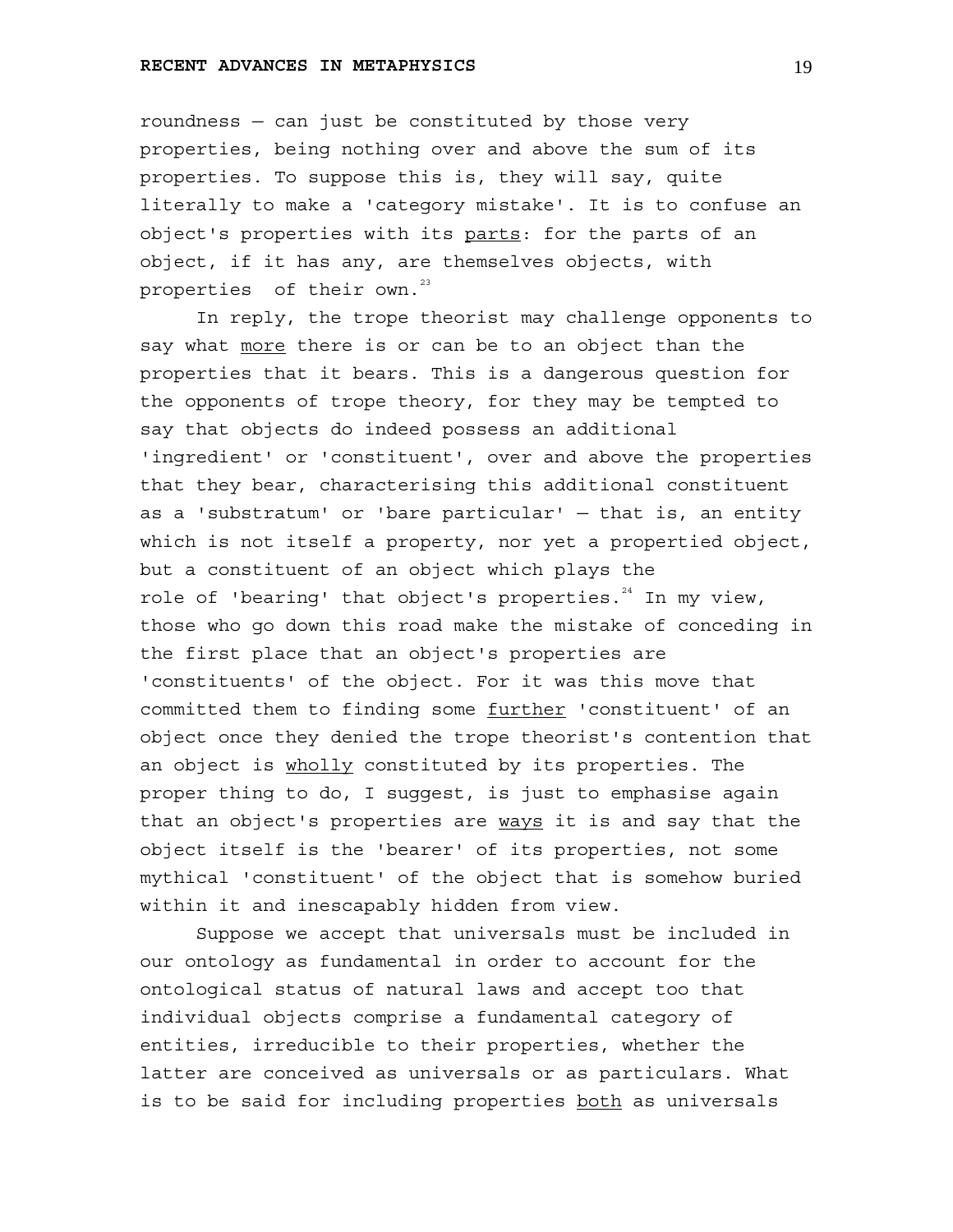and as particulars in our ontology? Mainly this, I think: it seems that only particulars can participate in causal relationships and that an object participates in such relationships in different ways according to its different properties. Thus, it is a rock's mass that explains the depth of the depression it makes upon falling on to soft earth, whereas it is the rock's shape that explains the shape of the depression. Perception itself involves a causal relationship between the perceiver and the object perceived and we perceive an object by perceiving at least some of its properties — we perceive, for instance, a flower's colour and smell. But this seems to require that what we thus perceive are items that are unique to the object in question - this flower's redness and sweetness, say, as opposed to a universal redness and sweetness that are also exemplified by other, exactly resembling flowers.<sup>25</sup> For, surely, in seeing and smelling this flower, I cannot be said to perceive the colour and smell of any other flower.

 The only response to this last point that seems available to the opponent of properties conceived as particulars is to say that what I see and smell in such a case is not, literally, the redness and sweetness of the flower as such, these allegedly being universals, but, rather, the fact that the flower is red and the fact that it is sweet, these facts being construed as particulars which enter into causal relations when perception occurs. But this then saddles us again with an ontology of facts or states of affairs, which we have seen to be open to objection.

## **6. The four-category ontology**

If the foregoing diagnosis is correct, we should gravitate towards the fourth system of ontology identified earlier, the system which acknowledges three distinct ontological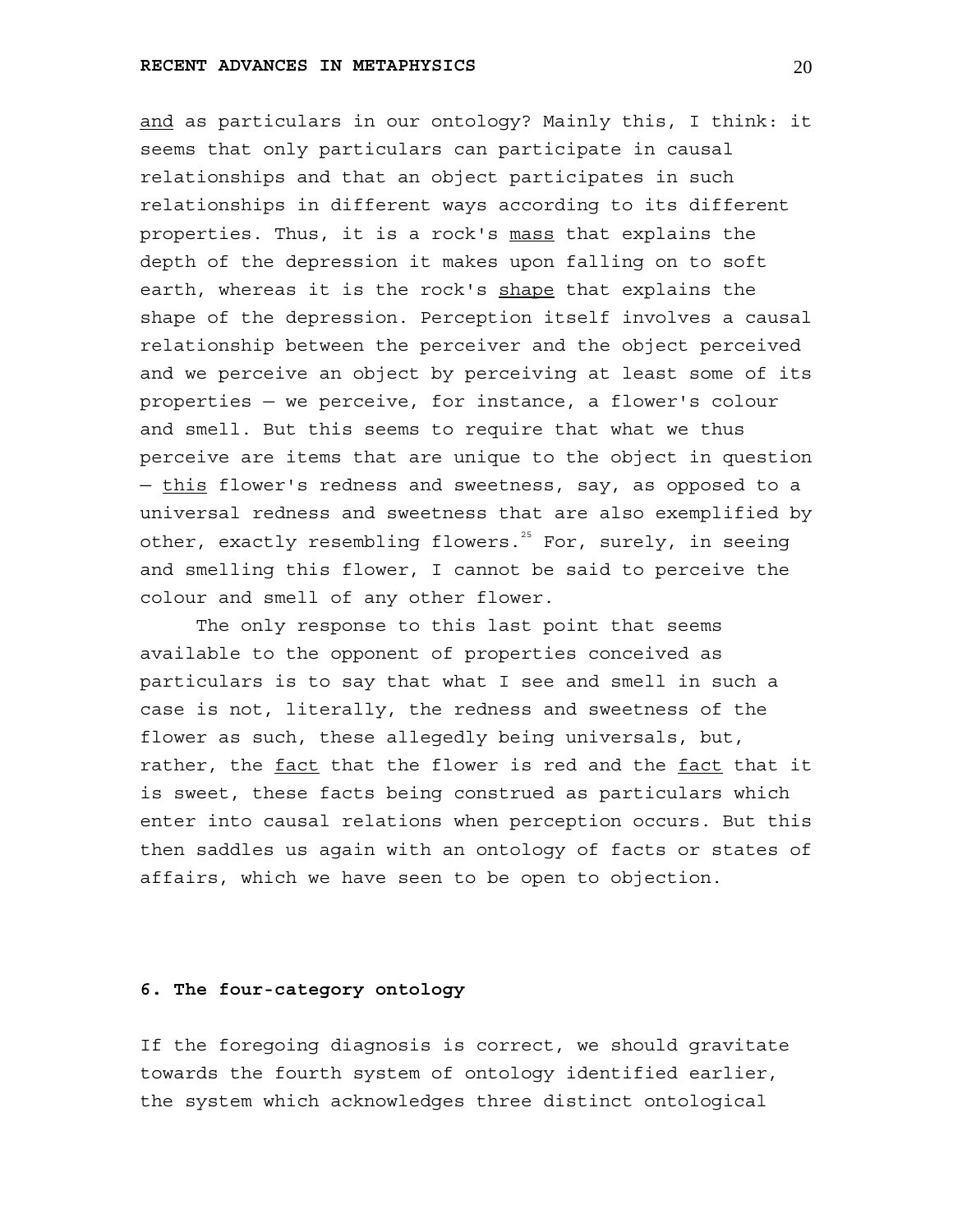categories as being fundamental and indispensable — the category of objects, or individual substances; the category of universals; and the category of tropes, or, as I shall henceforth prefer to call them, modes. It is then but a short step to my own variant of this system, which distinguishes between two fundamental categories of universal, one whose instances are objects and the other whose instances are modes. This distinction is mirrored in language by the distinction between sortal and adjectival general terms — that is, between such general terms as 'planet' and 'flower' on the one hand and such general terms as 'red' and 'round' on the other.<sup>26</sup> The former denote kinds of object, while the latter denote properties of objects. Individual objects are particular instances of kinds, while the modes of individual objects are particular instances of properties. If a distinctive term is wanted to speak of properties thus conceived as universals, the term attribute will serve, though in what follows I shall for the most part either allow context to eliminate any ambiguity or else speak explicitly of property-universals. I believe that this system of ontology has a number of advantages over all of its rivals, a few of which I shall briefly sketch now.

The four-category ontology  $-$  as I like to call it  $$ provides, I believe, a uniquely satisfactory metaphysical foundation for natural science.<sup>27</sup> It can, for instance, account for the ontological status of natural laws by regarding them as involving universals, but not simply property-universals. Rather, laws typically involve both kinds and either properties or relations. Take, for example, the law that I expressed earlier by means of the lawstatement 'Planets move in elliptical orbits'. According to the most popular current view of laws as involving universals  $-$  the view championed by David Armstrong  $-$  this law consists in the fact that a second-order relation of necessitation obtains between the first-order properties of being a planet and moving in an elliptical orbit. I say,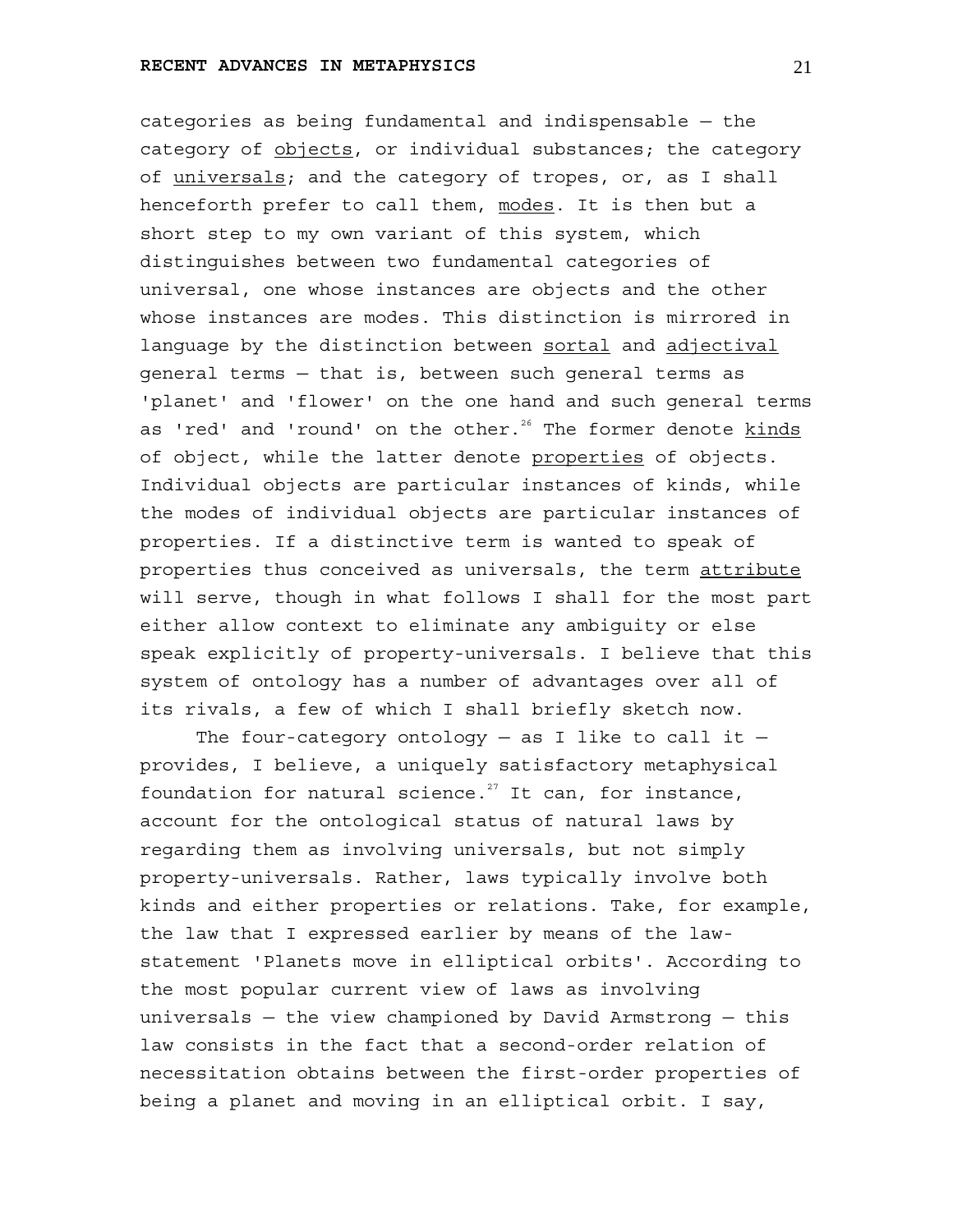rather, that the law consists in the fact that the property of moving in an elliptical orbit characterises the kind planet. In this way, I both obviate the need to appeal to any second-order relation and provide an account of the ontological status of laws which more closely reflects the syntactical structure of law-statements. For, as I have pointed out elsewhere, the standard form of law-statements in natural language is that of dispositional predications with natural kind terms in subject-position, other examples being 'Gold is fusible', 'Electrons are negatively charged' and 'Mammals are warm-blooded'. $28$  Notice, in this connection, that the predicate in 'Planets move in elliptical orbits' is clearly dispositional in force: the law-statement is an expression of how planets are disposed to move, under the gravitational influence of a star. And this, indeed, is why such a law-statement is not falsified by the fact that the actual movements of planets often deviate from the elliptical orbits in which they would move if they were not subject to interference by the gravitational forces exerted by other planets. I should add that some laws are genuinely relational, such as the law that electrons and protons attract one another: but here the relation is not one in which only universals can stand to one another, so it is not in that sense a 'second-order' relation, like the relation of 'necessitation' invoked by the rival universalist account of laws.

 Next, the four-category ontology can account for the distinction between dispositional and occurrent (or 'categorical') states of objects — between, for instance, an object's being fusible and its actually melting, or between an object's being soluble and its actually dissolving. Various other accounts of this distinction have been offered recently by metaphysicians, none of which, in my view, is entirely satisfactory. Attempts to analyse disposition statements in terms of counterfactual conditionals all founder on the fact that the manifestation of a disposition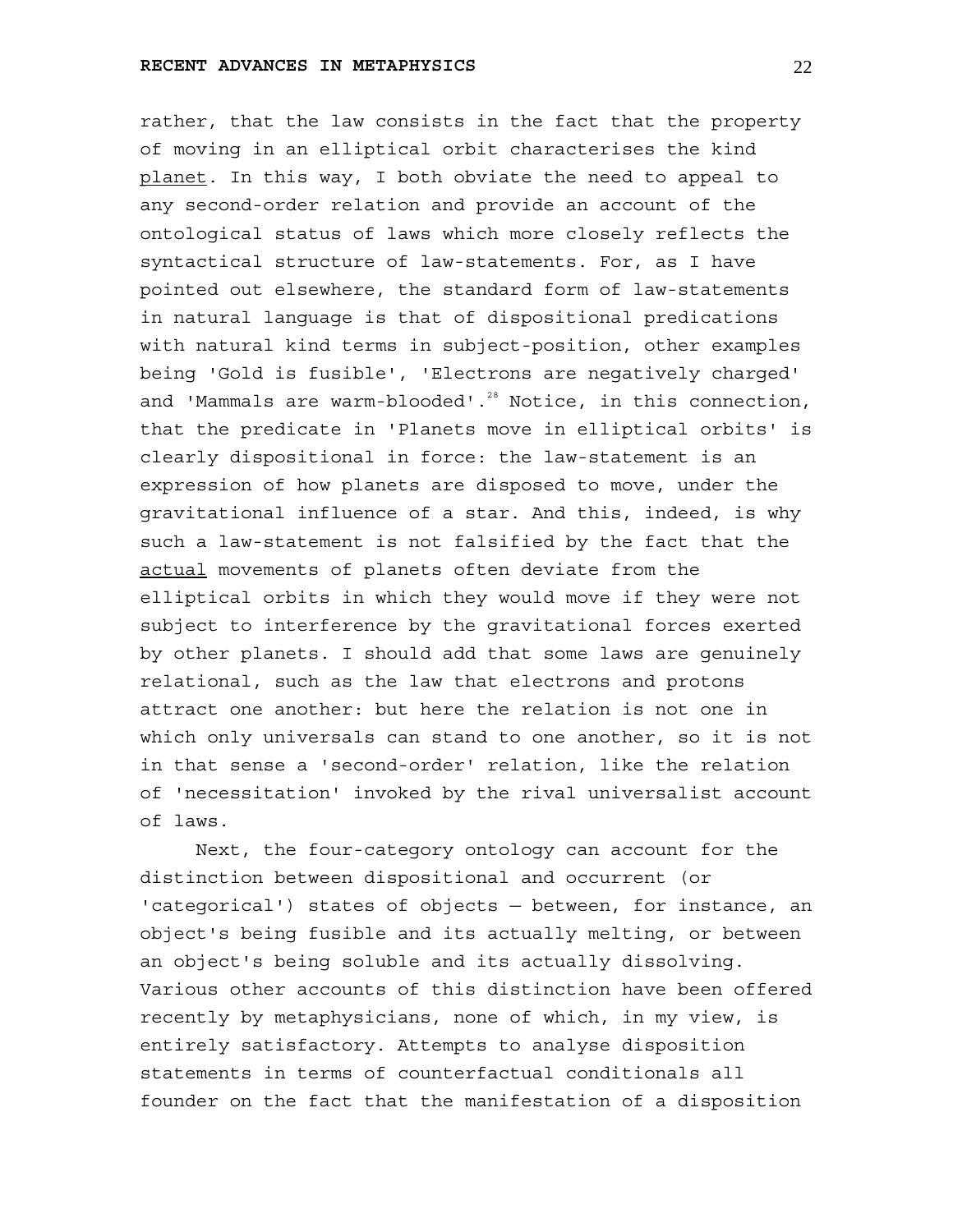can always be inhibited or prevented by interfering factors.<sup>29</sup> Thus, for example, 'O is water-soluble' cannot be analysed as 'If  $Q$  were immersed in water, then  $Q$  would be dissolving', nor can the antecedent of this counterfactual be expanded by any finite list of specifiable additional conditions in a way which will secure its logical equivalence with the original disposition statement. Merely adding the catch-all ceteris paribus condition that 'all other things are equal', or 'nothing interferes', simply serves to trivialise the proposed analysis.

 According to the four-category ontology, the distinction between dispositional and occurrent states of objects may be explained in the following way. An object possesses a disposition to  $F$  just in case it instantiates a kind which is characterised by the property of being  $\underline{F}$ . Thus, for example, an object  $0$  has a disposition to be dissolved by water just in case  $Q$  instantiates a kind,  $\underline{K}$ , such that the law obtains that water dissolves  $K$ . Here,  $K$ might be, say, the kind sodium chloride and the law, correspondingly, the law that water dissolves sodium chloride. As we have already seen, by my account of laws, laws themselves are dispositional in force. And, indeed, this is borne out in the present case by the fact that the law just stated can be equally well expressed by the sentence 'Sodium chloride is water- soluble'. On the other hand, an object is  $occurrenty F$  just in case it possesses a mode which is an instance of the property of being  $E$ , that is, a mode of the universal Fness. To apply this sort of analysis to the case of an object  $Q'$ s occurrently being dissolved by some water, we merely need to invoke relational modes, whereupon we can analyse this occurrent state as obtaining just in case  $Q$  and some water are related by a mode which is an instance of the universal relation of dissolution. By the account of laws which I favour, it is, of course, the fact that this same universal relation holds between the kinds water and sodium chloride that constitutes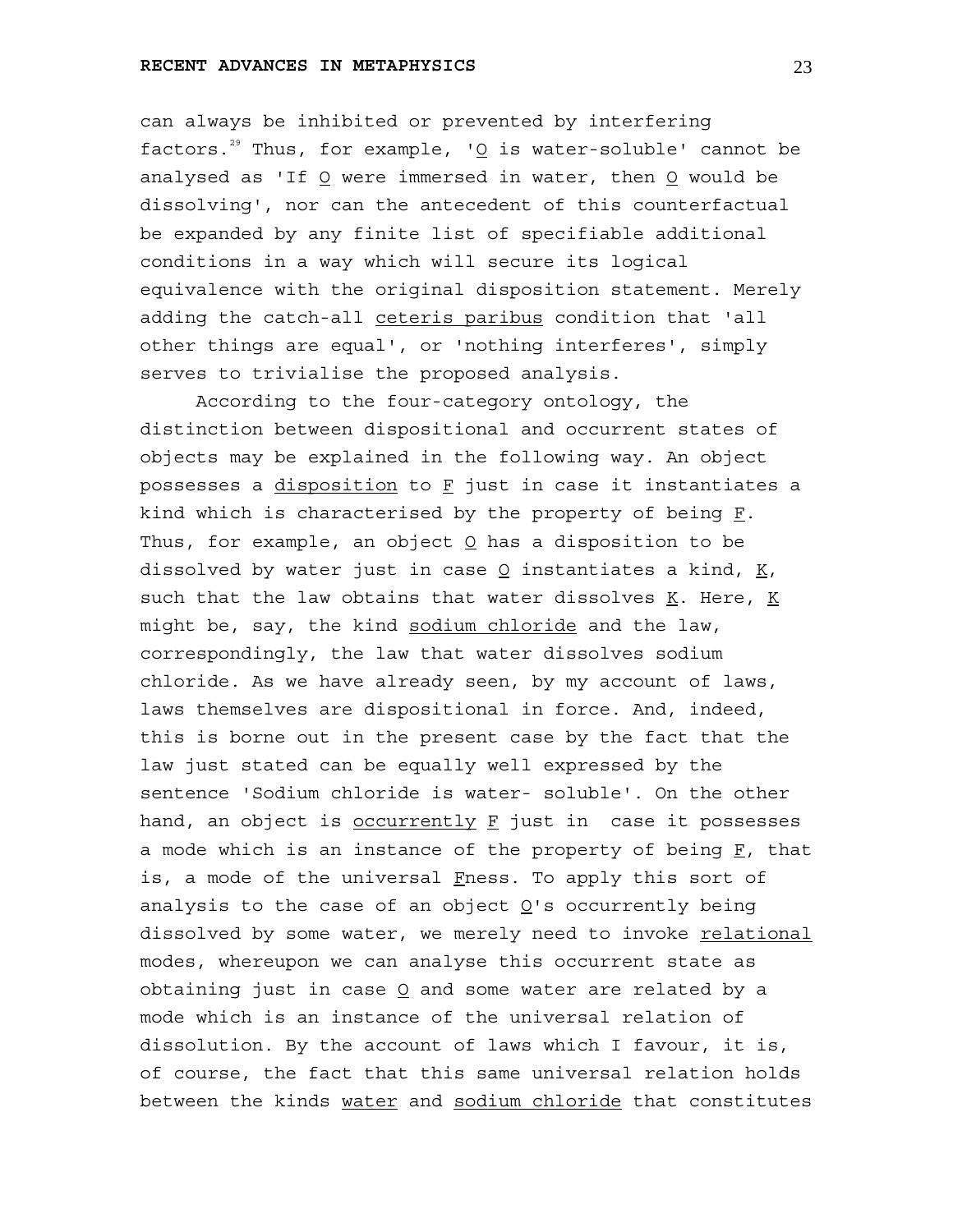the law that water dissolves sodium chloride. Thus it emerges that the distinction between the dispositional and the occurrent simply reflects, ultimately, the ontological distinction between the domain of universals and the domain of particulars.

 Combining this observation with my earlier remarks about perception, we can now understand why it is that an object's occurrent states are perceptible but its dispositions are not. For what we can perceive of an object are its modes – its particular 'ways of being' – and it is in virtue of possessing these that the object is in various occurrent states, say of melting or dissolving. By contrast, the object is in various dispositional states in virtue of instantiating kinds which are characterised by various property-universals, that is, kinds which are subject to various laws — and this is not the sort of circumstance that perception can acquaint us with directly (although, of course, it can provide empirical evidence for it).

 The four-category ontology has no difficulty in saying what 'ties together' the particular properties — that is, the  $\frac{modes}{1} - of$  an object. An object's modes are simply 'particular ways it is': they are characteristics, or features, or aspects of the object, rather than constituents of it. If properties were constituents of an object, they would need, no doubt, to be tied together somehow, either very loosely by coexisting in the same place at the same time, or more tightly by depending in some mysterious way either upon each other or upon some still more mysterious 'substratum', conceived as a further constituent of the object, distinct from any of its properties. It is precisely because a mode is a particular way this or that particular object is that modes cannot 'float free' or 'migrate' from one object to another — circumstances that pure trope theorists seem obliged to countenance as being at least metaphysically possible. Moreover, the four-category ontology allows us to say that the properties of a kind are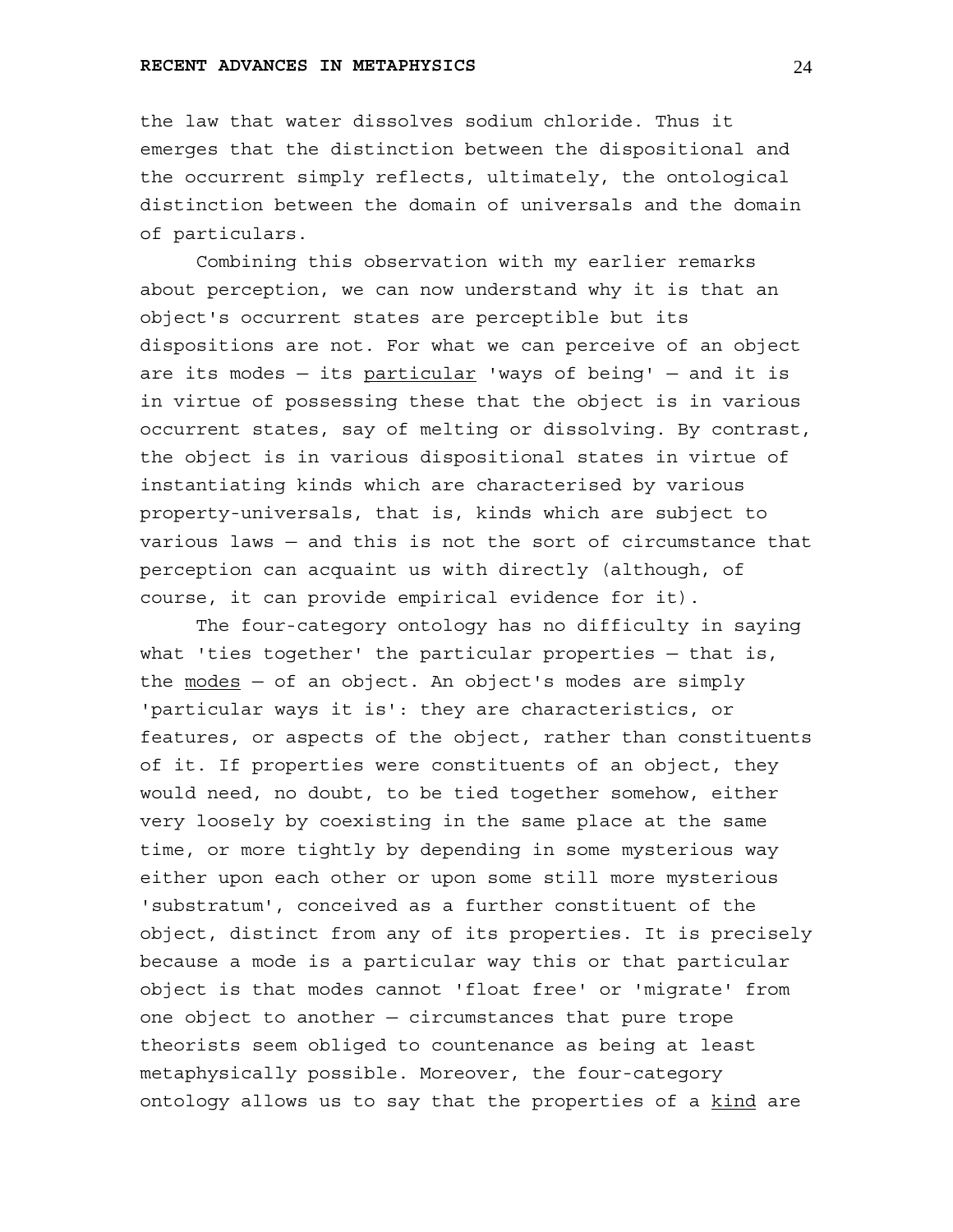by

tied to it, in the laws to which it is subject, in a manner which entirely parallels, at the level of universals, the way in which an individual object's modes are tied to that object. In both cases, the tie is simply a matter of the 'characterisation' of a propertied entity by its various properties and consists in the fact that the properties are 'ways' the propertied entity is.

 Fig. 2 below may help to highlight the main structural features of the four-category ontology as I have just outlined it. In this diagram I use the term 'attribute', as suggested earlier, to denote the category of propertyuniversals and, for simplicity of presentation, I am ignoring relational universals.

instantiated by exemplified by instantiated

**Kinds** characterised by **Attributes**

**Objects** characterised by **Modes**

Fig. 2: The four-category ontology

An object  $Q$  may exemplify an attribute  $\underline{A}$  in either of two ways.  $Q$  may instantiate a kind  $K$  which is characterised by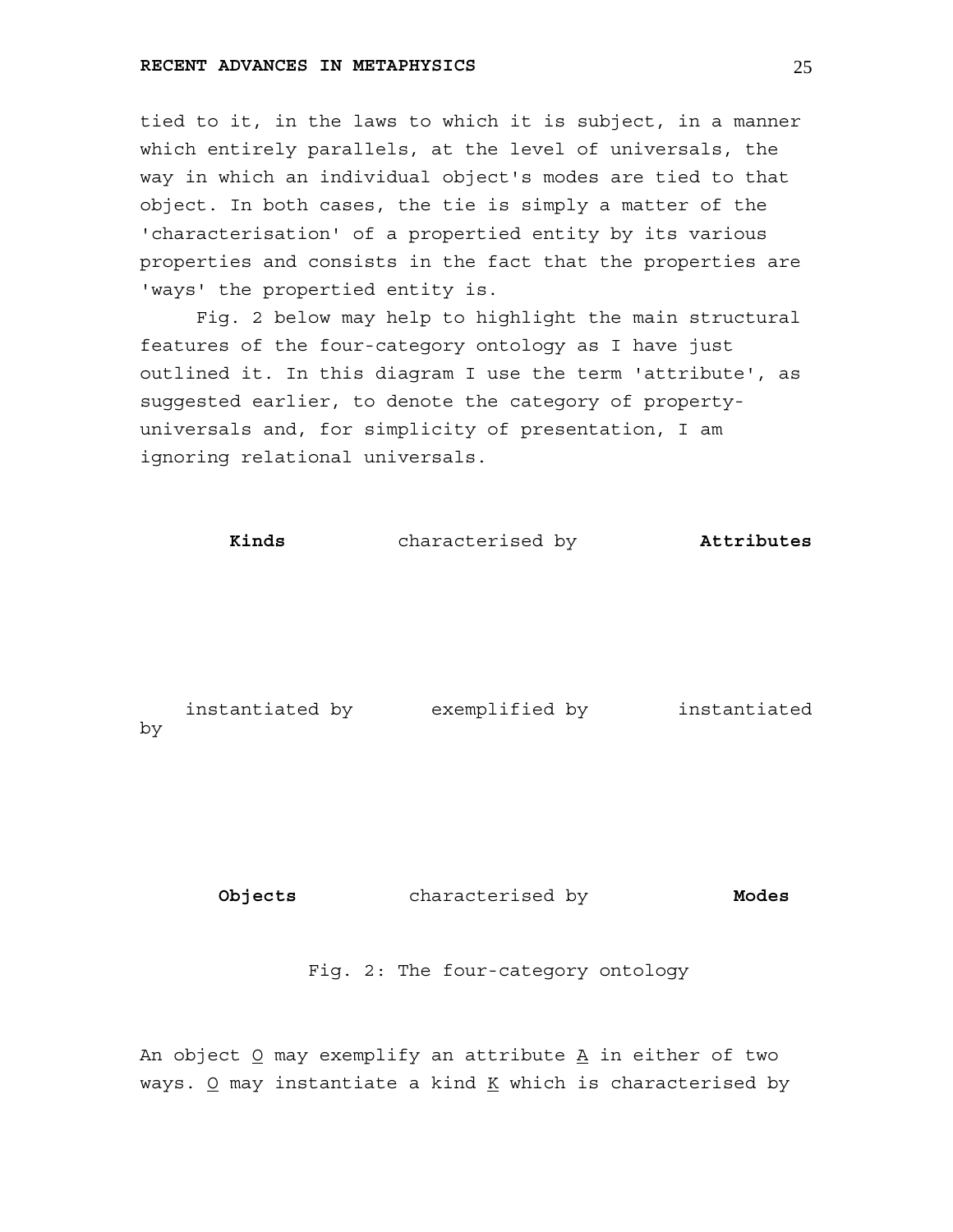A, in which case O exemplifies A dispositionally. Alternatively,  $Q$  may be characterised by a mode M which instantiates  $\underline{A}$ , in which case  $\underline{O}$  exemplifies  $\underline{A}$  occurrently.

 It may perhaps be doubted whether the four-category ontology provides an adequate metaphysical foundation for the more esoteric reaches of modern physics, such as the general theory of relativity and quantum physics. But I believe that even here it will serve well enough. The examples of 'objects', 'kinds', 'attributes' and 'modes' that I have so far utilised have been for the most part fairly familiar and mundane ones. But nothing hinders us from saying, if need be, that relativistic space-time has the status of an individual substance or object, with the consequence, perhaps, that the entities that we are ordinarily apt to regard as objects — such as material bodies — are 'really' just spatiotemporally continuous successions of space-time modes. This is a view of the material world which, indeed, is prefigured in the metaphysical system of Spinoza. Again, we need not take a stand on the issue of whether the ontology of quantum physics is best construed in a way which treats quantum entities as particles  $-$  a kind of object  $-$  or as modes of a quantised field. Either way, the four-category ontology will admit of application.

 It is important to stress, then, that metaphysics should not be in the business of dictating to empirical scientists precisely how they should categorise the theoretical entities whose existence they postulate. Metaphysics supplies the categories, but how best to apply them in the construction of specific scientific theories is a matter best left to the theorists themselves, provided that they respect the constraints which the categorial framework imposes. So long as the empirical sciences invoke laws for explanatory purposes and appeal to perception for empirical evidence, the four-category ontology will, I believe, adequately serve as a metaphysical framework for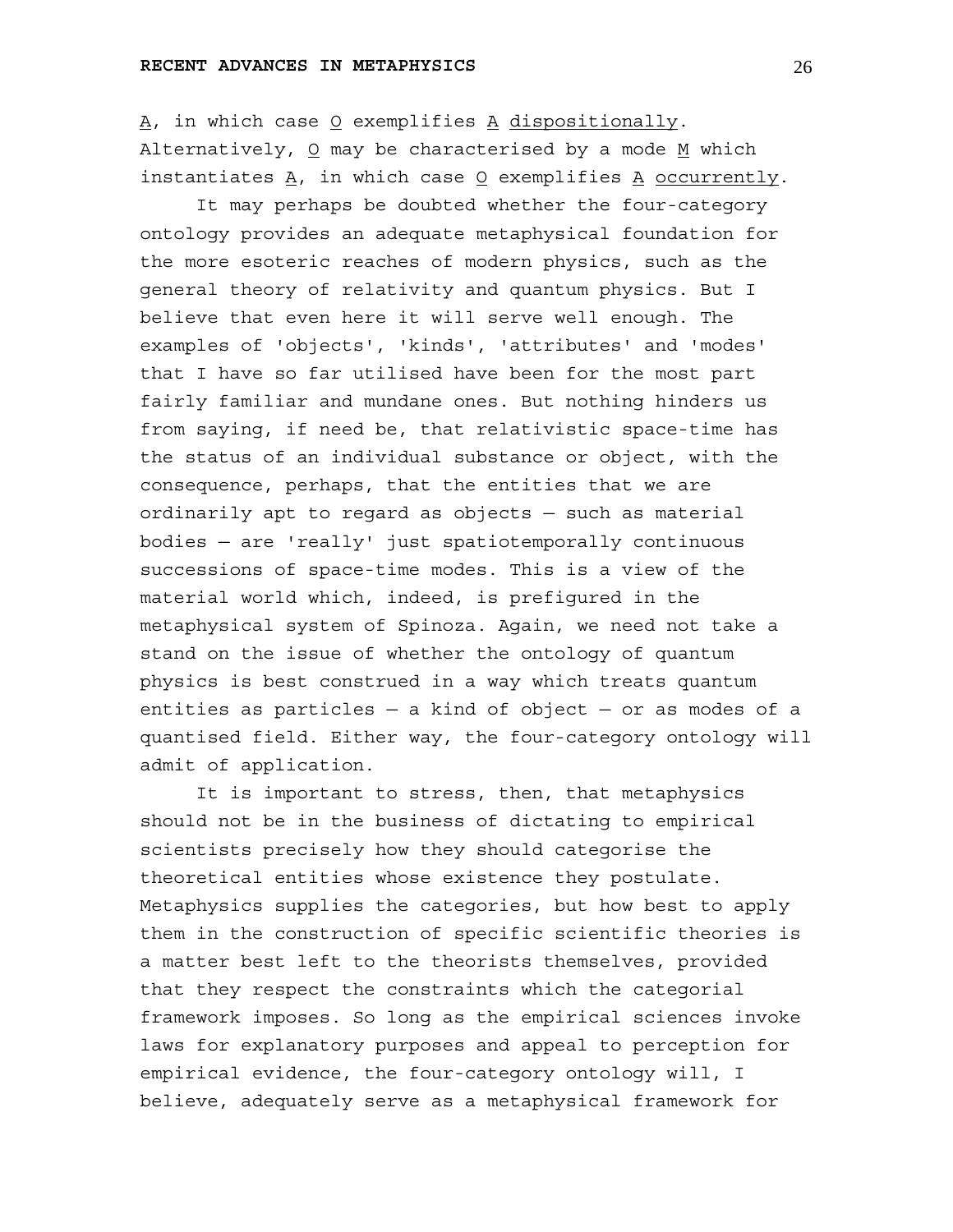the scientific enterprise. That some metaphysical framework is necessary for the success of that enterprise and that its formulation is not the business of any special science, but only that of the general science of being, or ontology, I hope to be by now beyond dispute.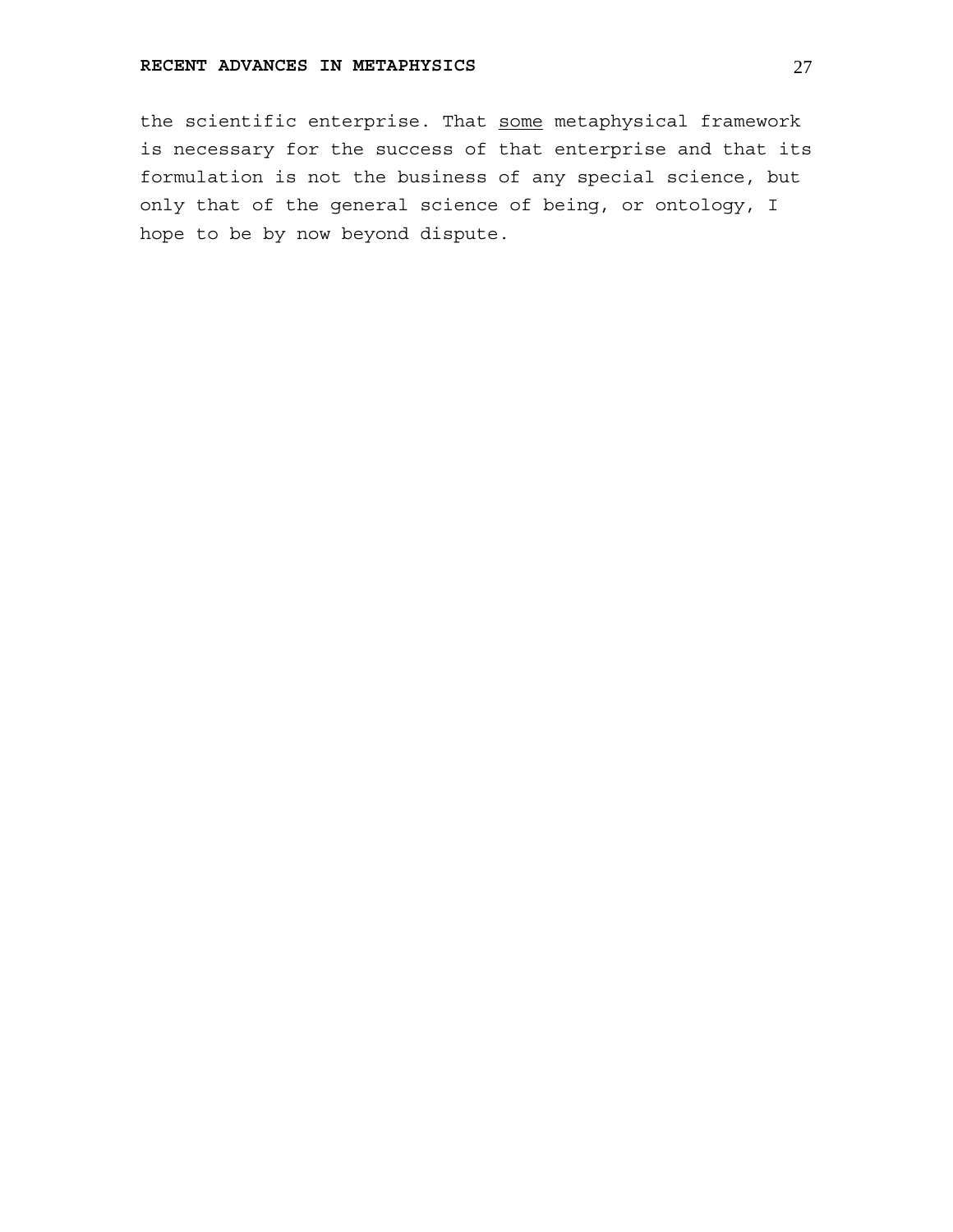**Notes**

<sup>1</sup> See further my <u>The Possibility of Metaphysics: Substance,</u> Identity, and Time (Oxford: Clarendon Press, 1998), ch. 1, and my A Survey of Metaphysics (Oxford: Clarendon Press, 2002), ch. 1, where many of the points made in the present section of this paper receive a fuller treatment.

<sup>2</sup> See Aristotle, <u>Categories and De Interpretatione</u>, trans. J. L. Ackrill (Oxford: Clarendon Press, 1963).

3 For similar strictures, see Barry Smith, 'On Substances, Accidents and Universals: In Defence of a Constituent Ontology', Philosophical Papers 26 (1997), pp. 105-27, especially p. 107.

<sup>4</sup> See further my <u>The Possibility of Metaphysics</u>, ch. 12, and also my 'Metaphysical Nihilism and the Subtraction Argument', Analysis, forthcoming.

<sup>5</sup> See further my <u>Kinds of Being: A Study of Individuation,</u> Identity and the Logic of Sortal Terms (Oxford: Blackwell, 1989), ch. 7.

 $^{\circ}$  For an alternative view, see Roderick M. Chisholm, <u>A</u> Realistic Theory of Categories: An Essay in Ontology (Cambridge: Cambridge University Press, 1996), or his 'The Basic Ontological Categories', in Kevin Mulligan (ed.), Language, Truth and Ontology (Dordrecht: Kluwer, 1992).

<sup>7</sup> Compare Frank Jackson, <u>From Metaphysics to Ethics: A</u> Defence of Conceptual Analysis (Oxford: Clarendon Press, 1998), pp. 4-5.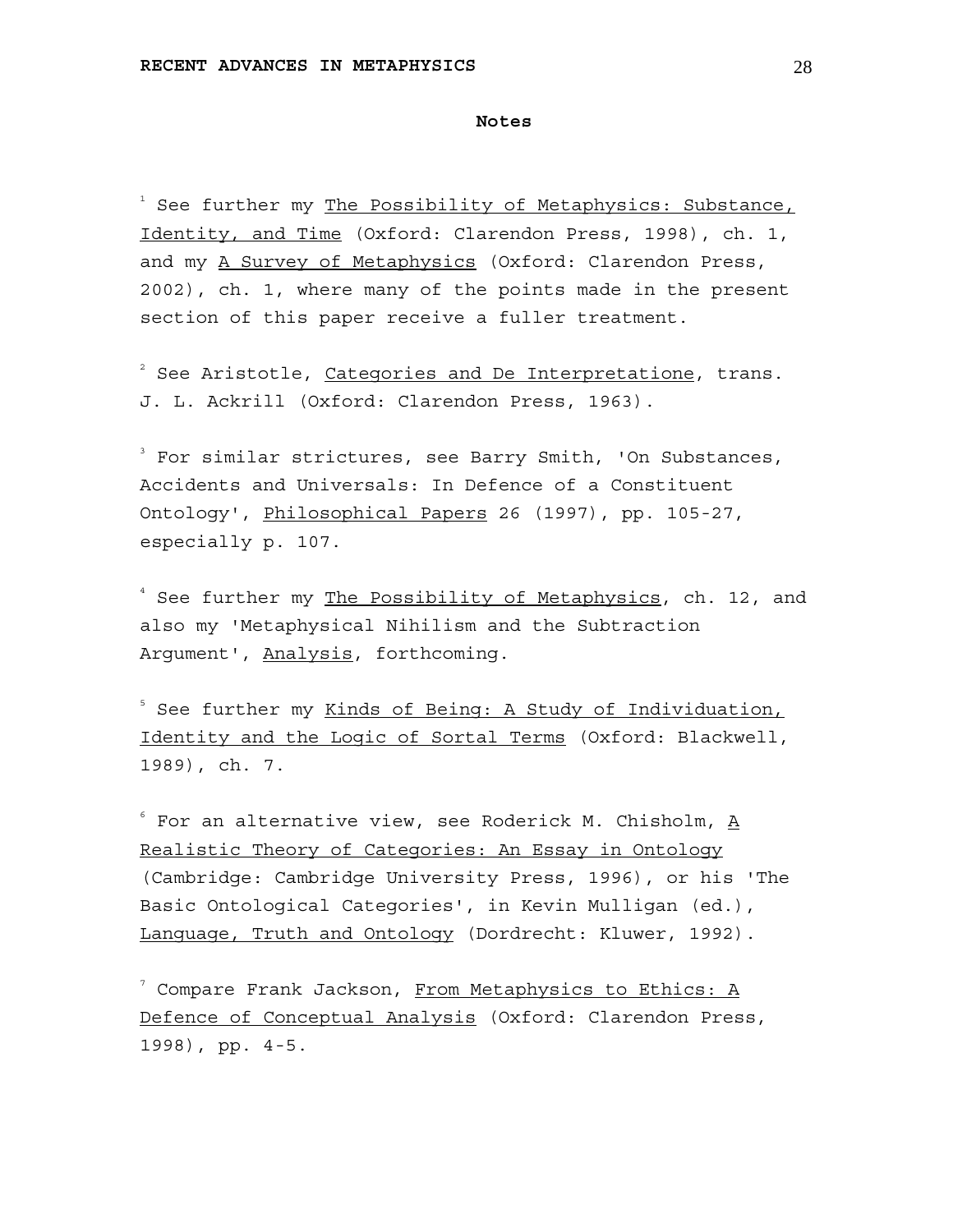8 See further James Van Cleve, 'Three Versions of the Bundle Theory', Philosophical Studies 47 (1985), pp. 95-107.

<sup>9</sup> See, for example, David Armstrong, <u>Universals: An</u> Opinionated Introduction (Boulder, CO: Westview Press, 1989), pp. 98-9, and, for an objection, my The Possibility of Metaphysics, p. 156.

<sup>10</sup> For more on the category of substance, see Joshua Hoffman and Gary S. Rosenkrantz, Substance Among Other Categories (Cambridge: Cambridge University Press, 1994).

<sup>11</sup> See Keith Campbell, Abstract Particulars (Oxford: Blackwell, 1990). See also Peter Simons, 'Particulars in Particular Clothing: Three Trope Theories of Substance', Philosophy and Phenomenological Research 54 (1994), pp. 553- 75.

 $12$  See David Armstrong, A World of States of Affairs (Cambridge: Cambridge University Press, 1997).

<sup>13</sup> See C. B. Martin, 'Substance Substantiated', Australasian Journal of Philosophy 58 (1980), pp. 3-10, and 'The Need for Ontology: Some Choices', Philosophy 68 (1993), pp. 505-22. See also C. B. Martin and John Heil, 'The Ontological Turn', Midwest Studies in Philosophy XXIII (1999), pp. 34-60.

<sup>14</sup> See, for example, Barry Smith, 'On Substances, Accidents and Universals: In Defence of a Constituent Ontology', pp.  $124 - 5$ .

<sup>15</sup> See David Armstrong, A World of States of Affairs, pp. 115ff.

<sup>16</sup> As Armstrong himself acknowledges, this claim may not seem compelling to believers in tropes, for at least some of whom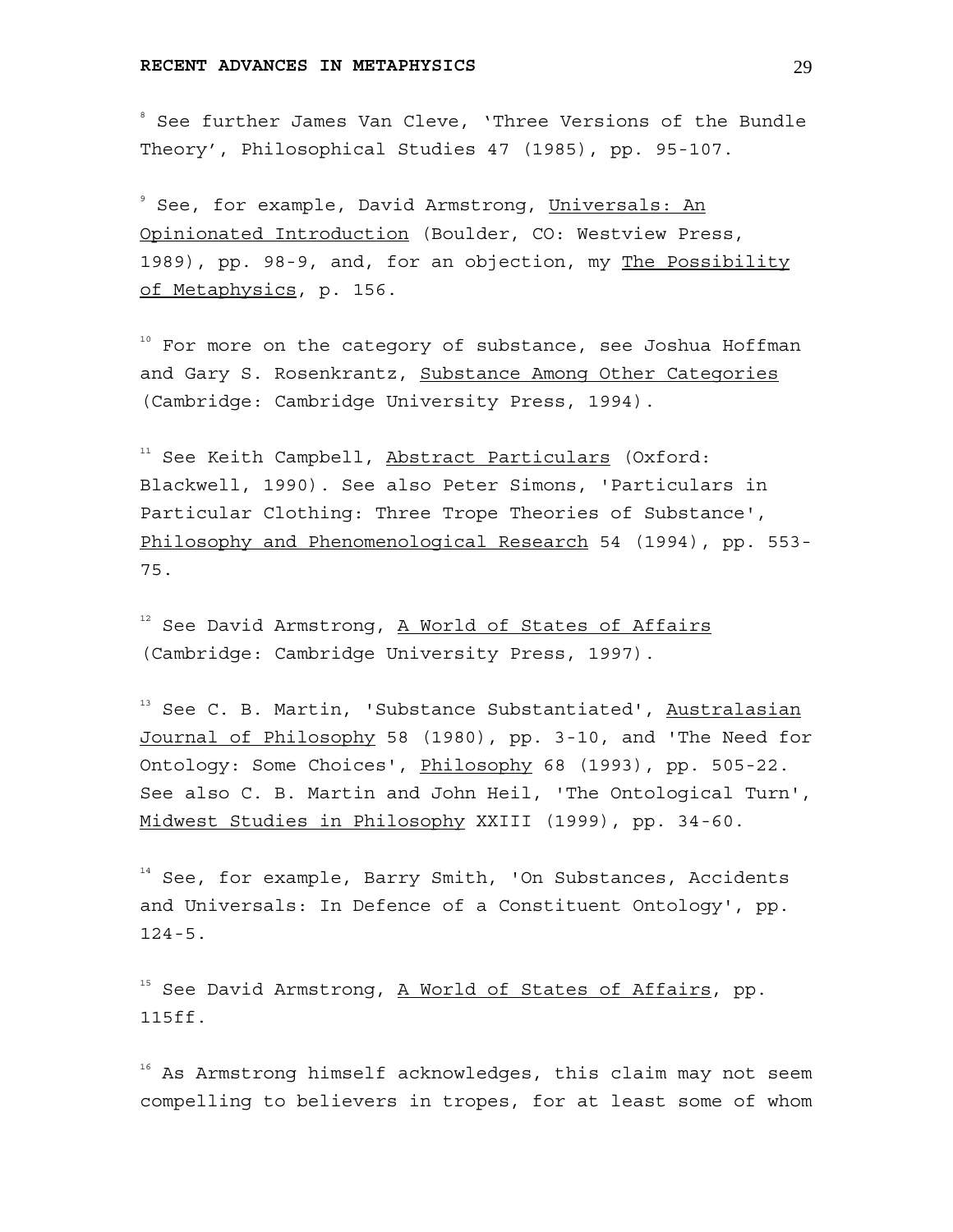### **RECENT ADVANCES IN METAPHYSICS 10 10 10 10 10 10 30 30**

Mars's particular redness suffices as a truth-maker of the proposition in question. See further, for example, Kevin Mulligan, Peter Simons and Barry Smith, 'Truth-Makers', Philosophy and Phenomenological Research 44 (1984), pp. 287- 321 and Barry Smith, 'Truthmaker Realism', Australasian Journal of Philosophy 77 (1999), pp. 274-91. The latter paper also highlights some of the difficulties attending a simple entailment account of truth-making.

<sup>17</sup> See David Armstrong, A World of States of Affairs, especially ch. 8. See also Ludwig Wittgenstein, Tractatus Logico- Philosophicus, trans. C. K. Ogden (London: Routledge and Kegan Paul, 1922).

<sup>18</sup> See David Armstrong, <u>A World of States of Affairs</u>, pp. 126-7.

<sup>19</sup> See Donald Davidson, 'True to the Facts', in his Inquiries into Truth and Interpretation (Oxford: Clarendon Press, 1984). For wide-ranging discussion, see Stephen Neale, 'The Philosophical Significance of Gödel's Slingshot', Mind 104 (1995), pp. 761-825.

<sup>20</sup> See further my The Possibility of Metaphysics, pp. 241-3.

 $21$  See David Armstrong, What is a Law of Nature? (Cambridge: Cambridge University Press, 1983), p. 85.

 $22$  See Jerrold Levinson, 'Properties and Related Entities', Philosophy and Phenomenological Research 39 (1978), pp. 1- 22.

<sup>23</sup> See C. B. Martin, 'Substance Substantiated', for such a criticism. Other philosophers, however, contend that tropes are indeed parts of objects, but dependent rather than independent parts.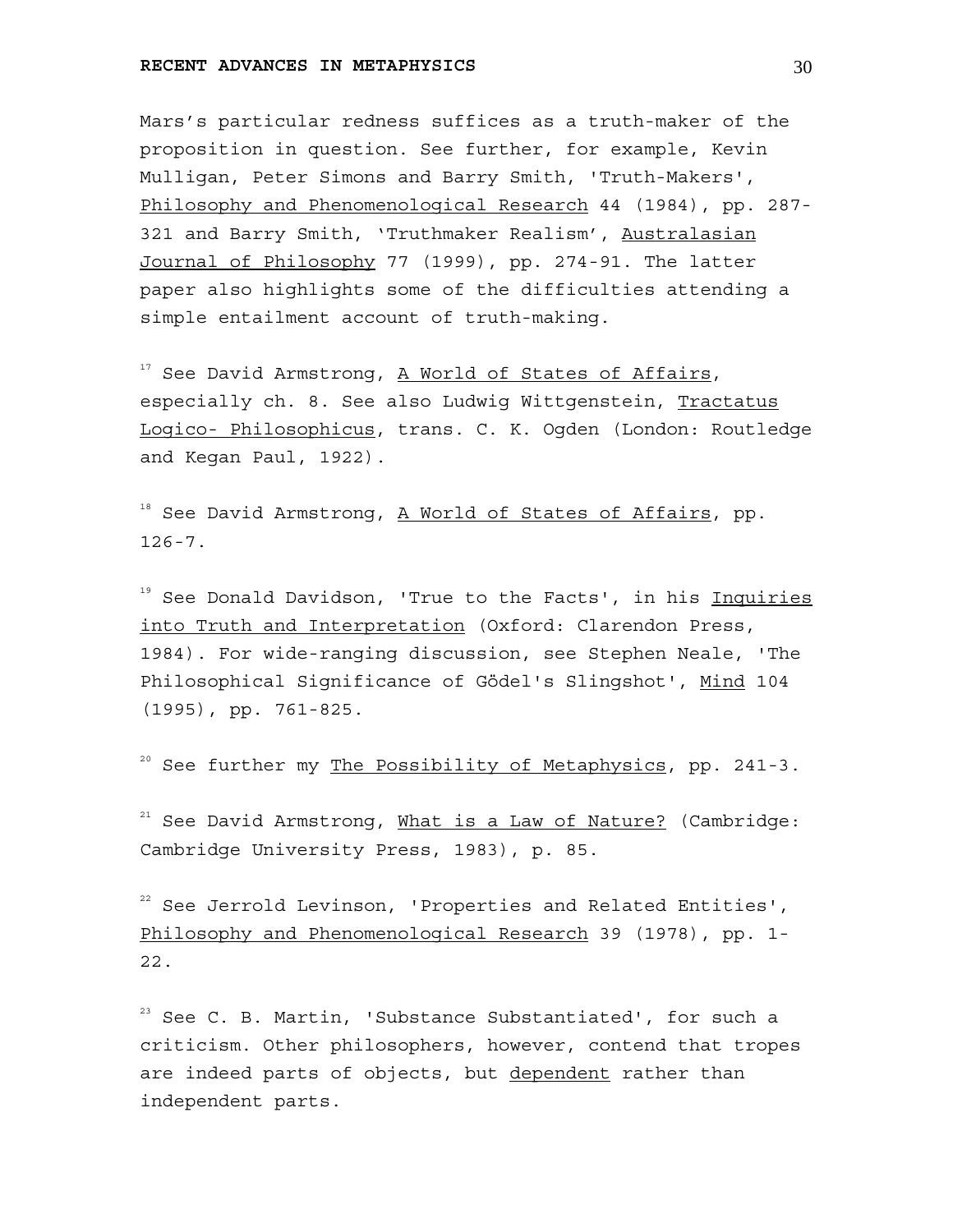$24$  I criticise this view in my 'Locke, Martin and Substance', Philosophical Quarterly 50 (2000), pp. 499-514.

 $25$  See further my The Possibility of Metaphysics, p. 205.

 $26$  See further my Kinds of Being, ch. 2.

 $27$  I first introduced this name for the present ontological system in my The Possibility of Metaphysics, pp. 203-4. Many of the points that follow are developed in more detail in the following recent papers of mine: 'Dispositions and Laws', Metaphysica, forthcoming; 'Properties, Modes, and Universals', The Modern Schoolman, forthcoming; 'Kinds, Essence, and Natural Necessity', forthcoming in the proceedings of the conference on 'Individuals, Essence and Identity: Themes of Analytic Metaphysics', held at the University of Bergamo in 2000; and 'A Defence of the Four-Category Ontology', forthcoming in the proceedings of the conference of the Gesellschaft für Analytische Philosophie, held at the University of Bielefeld in 2000.

 $28$  See my Kinds of Being, ch. 8.

<sup>29</sup> See C. B. Martin, 'Dispositions and Conditionals', Philosophical Quarterly 44 (1994), pp. 1-8.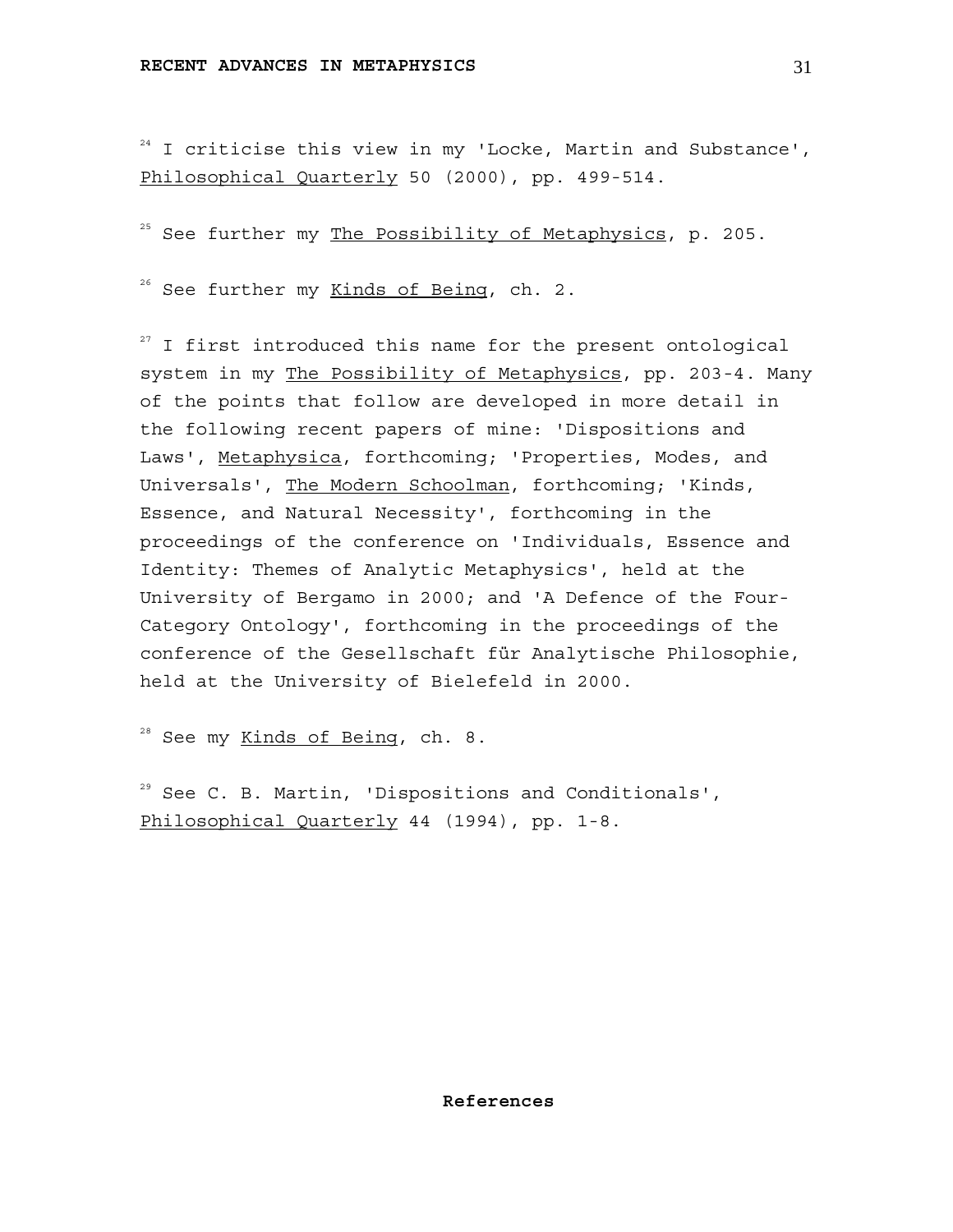Aristotle, Categories and De Interpretatione, trans. J. L. Ackrill (Oxford: Clarendon Press, 1963).

Armstrong, D. M., What is a Law of Nature? (Cambridge: Cambridge University Press, 1983).

Armstrong, D. M., Universals: An Opinionated Introduction (Boulder, CO: Westview Press, 1989).

Armstrong, D. M., A World of States of Affairs (Cambridge: Cambridge University Press, 1997).

Campbell, K., Abstract Particulars (Oxford: Blackwell, 1990).

Chisholm, R. M., 'The Basic Ontological Categories', in Kevin Mulligan (ed.), Language, Truth and Ontology (Dordrecht: Kluwer, 1992).

Chisholm, R. M., A Realistic Theory of Categories: An Essay in Ontology (Cambridge: Cambridge University Press, 1996).

Davidson, D., 'True to the Facts', in his Inquiries into Truth and Interpretation (Oxford: Clarendon Press, 1984).

Hoffman, J. and Rosenkrantz, G. S., Substance Among Other Categories (Cambridge: Cambridge University Press, 1994).

Jackson, F., From Metaphysics to Ethics: A Defence of Conceptual Analysis (Oxford: Clarendon Press, 1998).

Levinson, J., 'Properties and Related Entities', Philosophy and Phenomenological Research 39 (1978), pp. 1-22.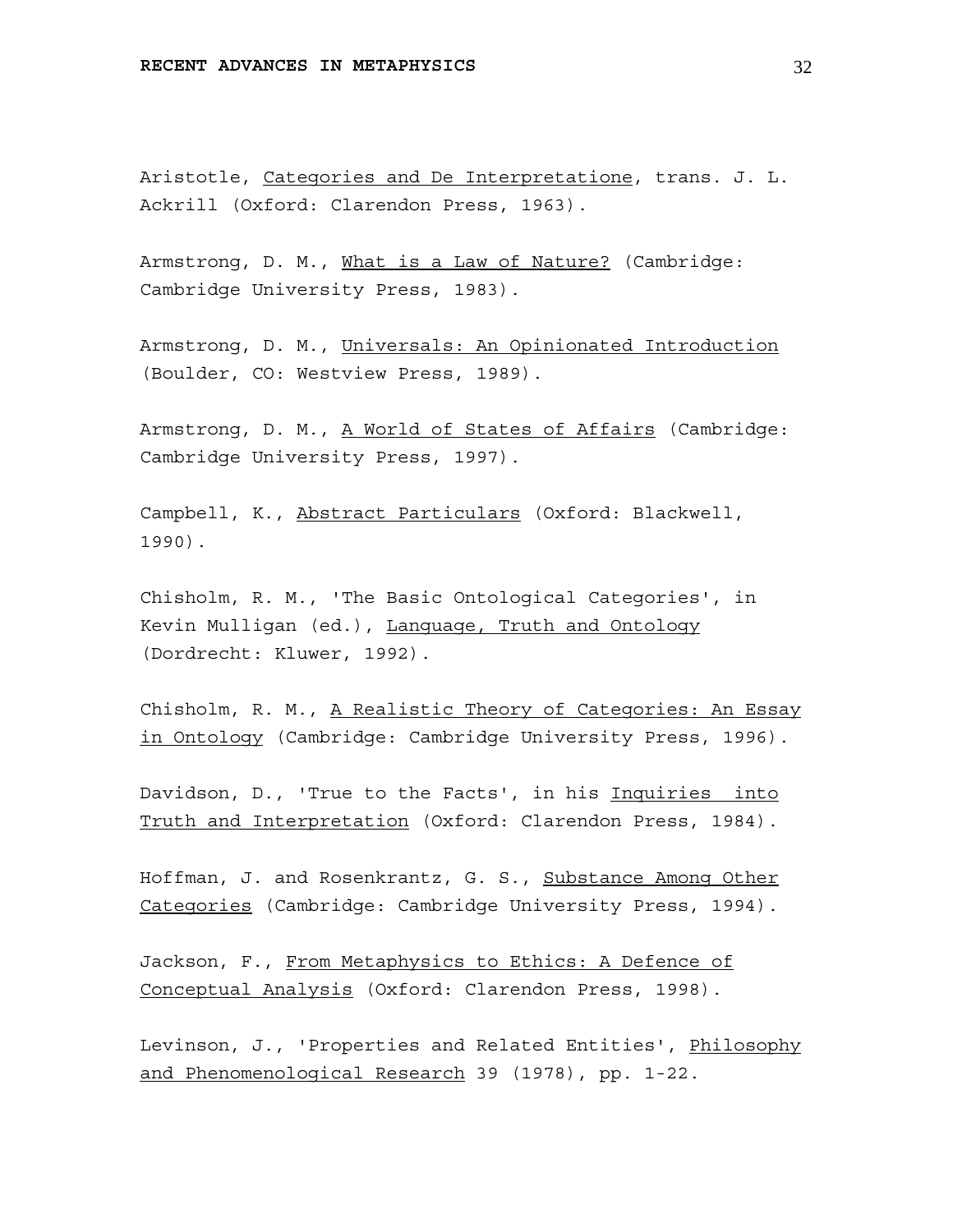Lowe, E. J., Kinds of Being: A Study of Individuation, Identity and the Logic of Sortal Terms (Oxford: Blackwell, 1989).

Lowe, E. J., The Possibility of Metaphysics: Substance, Identity, and Time (Oxford: Clarendon Press, 1998).

Lowe, E. J., 'Locke, Martin and Substance', Philosophical Quarterly 50 (2000), pp. 499-514.

Lowe, E. J., <u>A Survey of Metaphysics</u> (Oxford: Clarendon Press, 2002).

Lowe, E. J., 'Metaphysical Nihilism and the Subtraction Argument', Analysis, forthcoming.

Lowe, E. J., 'Dispositions and Laws', Metaphysica, forthcoming.

Lowe, E. J., 'Properties, Modes, and Universals', The Modern Schoolman, forthcoming.

Lowe, E. J., 'Kinds, Essence, and Natural Necessity', forthcoming in the proceedings of the conference on 'Individuals, Essence and Identity: Themes of Analytic Metaphysics', held at the University of Bergamo in 2000.

Lowe, E. J., 'A Defence of the Four-Category Ontology', forthcoming in the proceedings of the conference of the Gesellschaft für Analytische Philosophie, held at the University of Bielefeld in 2000.

Martin, C. B., 'Substance Substantiated', Australasian Journal of Philosophy 58 (1980), pp. 3-10.